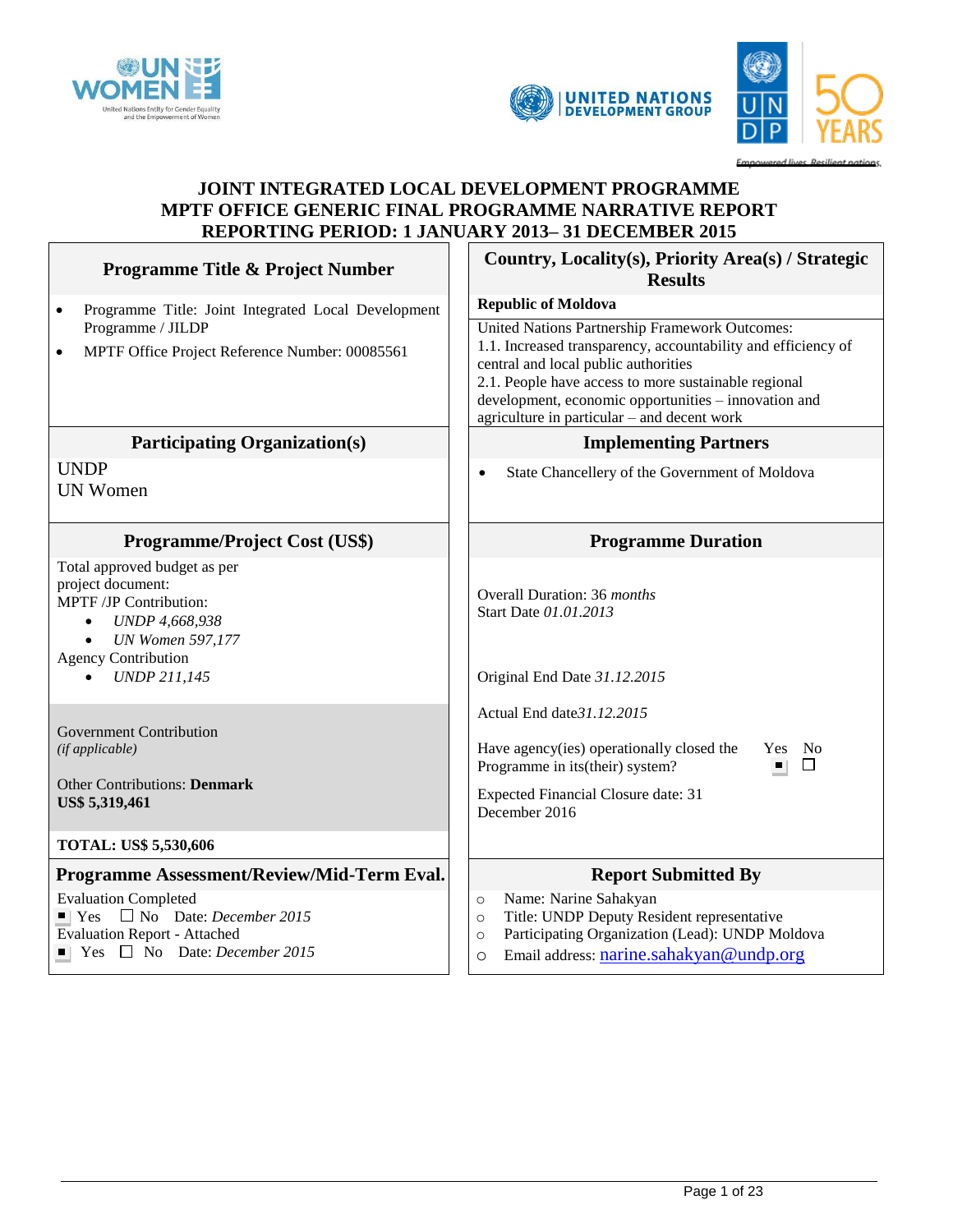# **ABBREVIATIONS**

| <b>APA</b>      | Academy of Public Administration                                       |
|-----------------|------------------------------------------------------------------------|
| <b>CALM</b>     | Congress of Local Authorities of Republic of Moldova                   |
| <b>CBO</b>      | Community-Based Organization                                           |
| <b>CPA</b>      | <b>Central Public Administration</b>                                   |
| <b>CSO</b>      | Civil Society Organization                                             |
| <b>DANIDA</b>   | Denmark development cooperation under Ministry of Foreign Affairs      |
| EU              | European Union                                                         |
| <b>GE</b>       | <b>Gender Equality</b>                                                 |
| <b>GIZ</b>      | German International Development Cooperation Agency                    |
| <b>HRBA</b>     | Human Rights Based Approach                                            |
| <b>IMC</b>      | <b>Inter-municipal Cooperation</b>                                     |
| <b>JILDP</b>    | Joint Integrated Local Development Programme                           |
| <b>LPA</b>      | <b>Local Public Administration</b>                                     |
| <b>LSED</b>     | Local socio-economic development strategies                            |
| ME              | Monitoring and Evaluation                                              |
| <b>NDS</b>      | <b>National Decentralization Strategy</b>                              |
| <b>NGO</b>      | Non-Governmental Organization                                          |
| PC              | <b>Parity Commission</b>                                               |
| <b>SC</b>       | <b>State Chancellery</b>                                               |
| <b>SIDA</b>     | Swedish International Development Cooperation Agency                   |
| <b>UN</b>       | <b>United Nations</b>                                                  |
| <b>UNDP</b>     | <b>United Nations Development Programme</b>                            |
| <b>UN Women</b> | United Nations Entity for Gender Equality and the Empowerment of Women |
| <b>USAID</b>    | United States Agency for International Development                     |
| WG              | <b>Working Group</b>                                                   |
|                 |                                                                        |
|                 |                                                                        |
|                 |                                                                        |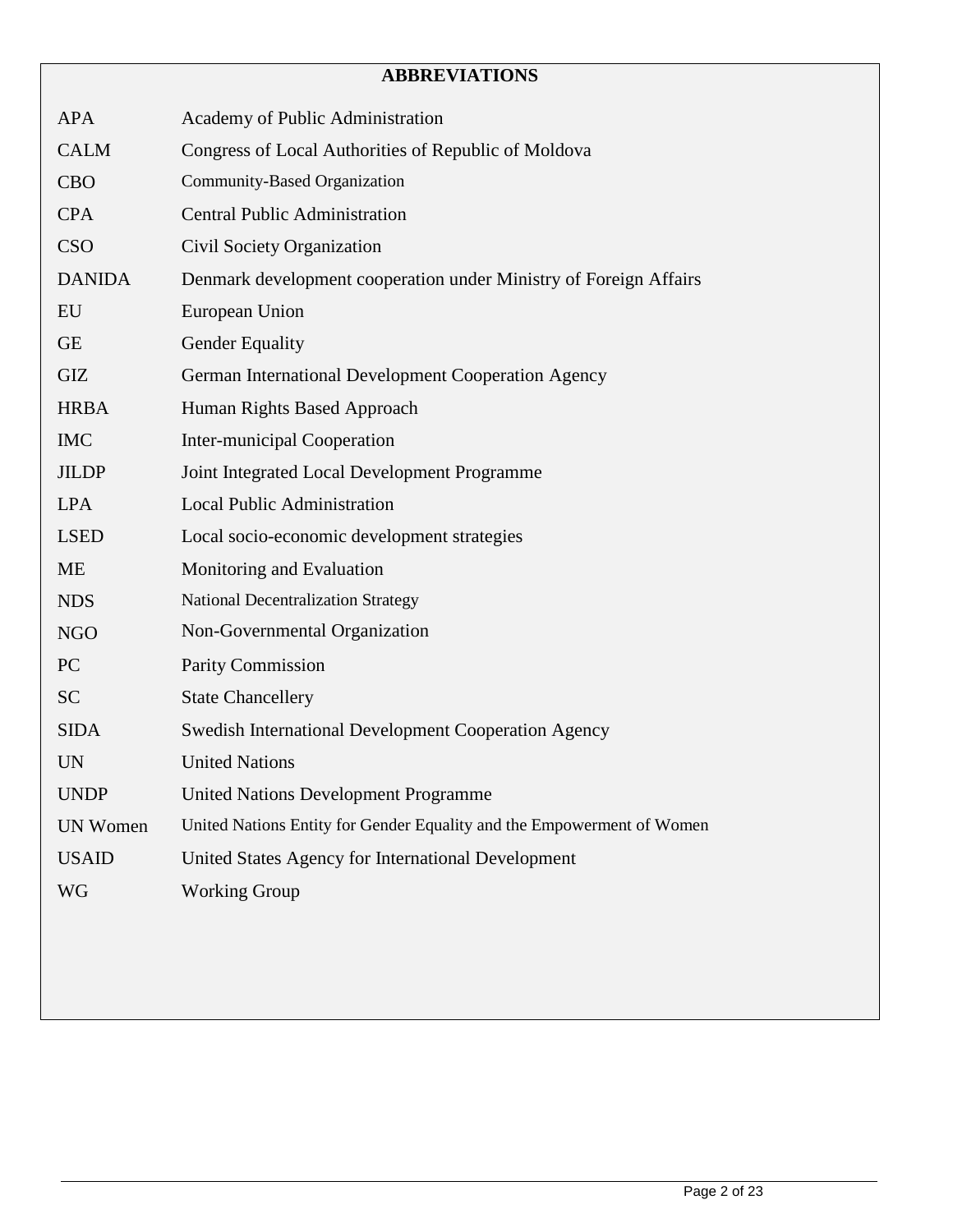#### **FINAL PROGRAMME REPORT**

#### **EXECUTIVE SUMMARY**

The Joint Integrated Local Development Programme (JILDP) is implemented by the Government of the Republic of Moldova with the assistance of UNDP and UN Women and the financial support of the Governments of Sweden and Denmark. JILDP was designed to improve the policy framework and to support the administrative systems and procedures focused on transfer of competencies to Local Public Administrations (LPA), decentralization and promotion of LPAs' role in decision-making. JILDP applies two complementary approaches, namely gender mainstreaming and women's empowerment in order to eliminate direct and indirect discrimination and violation of women's rights, to engender laws, policies and budget decisions, to enhance democratic citizenship and to make service delivery more gender-responsive. The **main results of the programme implementation** could be summarized as following.

Despite the considerable drawback of funding for the policy work, during 2013-2015, the Programme continued to support the Government of Moldova in the implementation of decentralization reform. Within the reported period, the programme offered **permanent legal expertise, informational, clerical and technical assistance for the activity of Parity Commission and its sectoral working groups**.

Based on JILDP support, since 2015 **Moldova introduced the new system of local finances**, which changed radically the way local governments are founded, as well as the accountability and motivation of local authorities for a more efficient and transparent financial management. The preliminary Impact Assessment (applied on pilot LPAs) proved that the new fiscal system is more transparent, predictable, gives more autonomy in managing local budgets, and provided strong incentives for increasing local revenues.

Moldova has been assisted to introduce a **new modern methodology on performance based budgeting**. In partnership with the Ministry of Finance, JILDP carried out a nationwide training programme, which targeted all local governments.

JILDP assisted the Government of Moldova to design an all-inclusive **policy paper related to the implementation of the Administrative-Territorial Reform**. The offered support quantified in several possible scenarios, detailing the strong and weak points of each.

In line with the provisions of National Decentralization Strategy, JILDP has undertaken a complex of activities aiming to strengthen the capacities of local authorities, as well as to create model municipalities – "champions of change" – for further replication and scaling up.

A comprehensive nationwide training program was implemented after 2015 general local elections, as result over **80% of newly elected mayors being professionally trained for a better performance**.

The **National Congress of Local Public Authorities (CALM) has been continually supported in its activities, as well as in its organization**. Particularly, it has been supported the creation of the Network of Women Mayors, which has been strategized and strengthened to fulfil its mission. Additionally, CALM has been supported to organize various regional and national events, aiming to increase the capacity and cooperation of local authorities.

**30 targeted 'model municipalities' have been deeply assisted to improve the institutional performance, human capacities and financial strengths**. In this regard, the targeted municipalities were supported to design and implement ambitious community development strategies, and institutional development plans. Over 552 public servants (including 386 women and 176 men) have received advanced professional trainings, as well as a significant on-job coaching assistance. The targeted municipalities have been supported with financial grants to improve their institutional capacities, as well as to implement one prioritized community project.

**Six in-country and 5 abroad study visits were organized** for relevant knowledge transfer to Moldovan mayors, local public servants and managers of local utility operators.

**A package of innovative e-tools in local governments have been implemented in target communities**: (i) E-Documents Management System has been developed and piloted in 10 LPAs, (ii) SMS-ing for local public information, (iii) GPS monitoring of public equipment, (iii) Web pages of LPAs, (iv) electronic billboards, etc.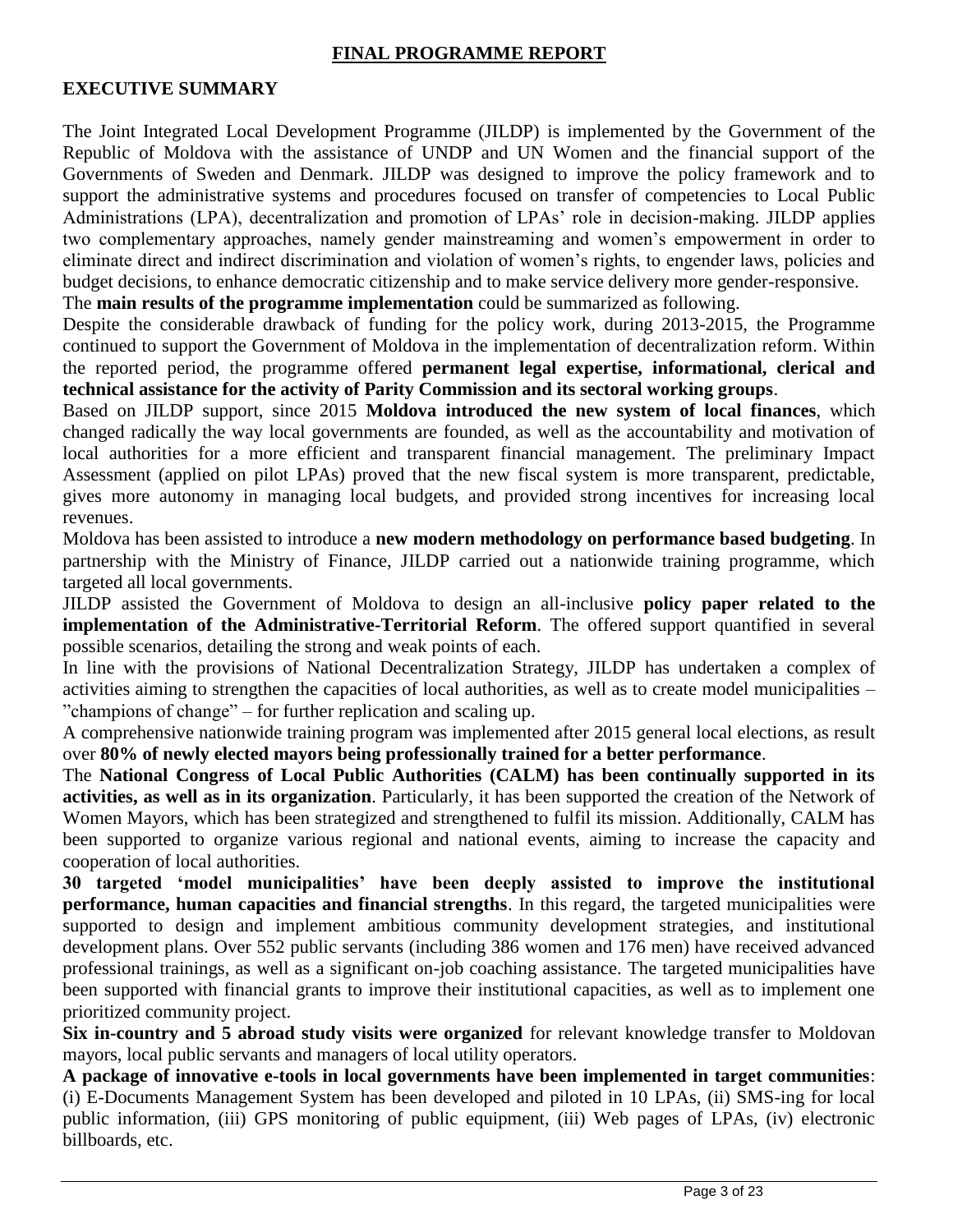With the support of JILDP, **Moldova developed and piloted a functional model of Inter-Municipal Cooperation for joint organization of utility sector in rural area**. In this regard, 10 pilot IMC projects were implemented throughout Moldova, as well as a more supportive legal framework being upgraded. To date, the created pilot IMC utility companies are serving over 40 localities with more than 100,000 inhabitants. So far, over 40,000 citizens from rural area obtained access to regular waste management services, and other 10,000 to public street lighting. Over 50,000 rural inhabitants got access to basic roads maintenance services, inclusively effective and timely snow removal during the winter. More than 10 illegal landfills were liquidated and others are in the process. All established IMCs are functional and effective, and do not require subsidy from the local government.

Being supported by JILDP consultants, the target municipalities, in partnership with the community groups, **succeeded to mobilize additional founding of over 1 mln USD from other different donors**.

**A special intervention of the JILDP has been directed to the empowerment of community groups**. As result, 18 community-based organizations were created, and 57 projects on HR&GM were supported to be implemented.

During the implementation period, the Programme succeeded to organize a **massive nationwide campaign in supporting decentralization and local public administration reform**: a total of 300 appearances in national media were registered. 7000 visibility products were printed, 20 street banners installed, 7 video toolkits were elaborated, 30 visibility national and local events organized.

#### **I. Purpose**

JILDP builds on the priorities of the Government Programme 'European Integration. Freedom, Democracy and Wellbeing', as well as the National Decentralization Strategy (2013-2014) and UN-Republic of Moldova Partnership Framework (2013-2017), in which increase transparency, accountability and efficiency of central and local public authorities and ensure people access to more sustainable regional development, economic opportunities – innovation and agriculture in particular – and decent work are identified as major concerns.

**The JILDP development objective** is to support better and equitable service provision and sustainable local development, facilitated by the improved legal and institutional framework resulting from the implementation of the National Decentralization Strategy.

**Immediate Objectives** of the programme are:

- To support the Government in improving the policy and legal framework as mandated by the National Decentralization Strategy, to ensure local autonomy, availability of resources, and more effective local management for better and equitable service provision.
- To improve the capacity of LPAs to deliver efficient, equitable and accessible local public services, to facilitate sustainable development and foster social inclusion.

While the JILDP applies a holistic approach to programming tacking the challenges at all levels of the governance, it puts the human rights and gender equality issues in the centre of all its activities. Thus, at the policy level the programme focused on ensuring transparent, non – discriminative, inclusive and evidencebased policy making. At the local level the programme's key focus was on development of capacities of local authorities on rights based and gender responsive policy and budget planning and implementation.

The following *outputs* are planned for completion in the programme components:

- Policy and legal frameworks to support autonomous, efficient and financially-sustainable LPAs developed and implemented
- Capacities of LPAs and communities strengthened to deliver better services to citizens and create models of LPAs - in line with changes brought by the Decentralization Strategy.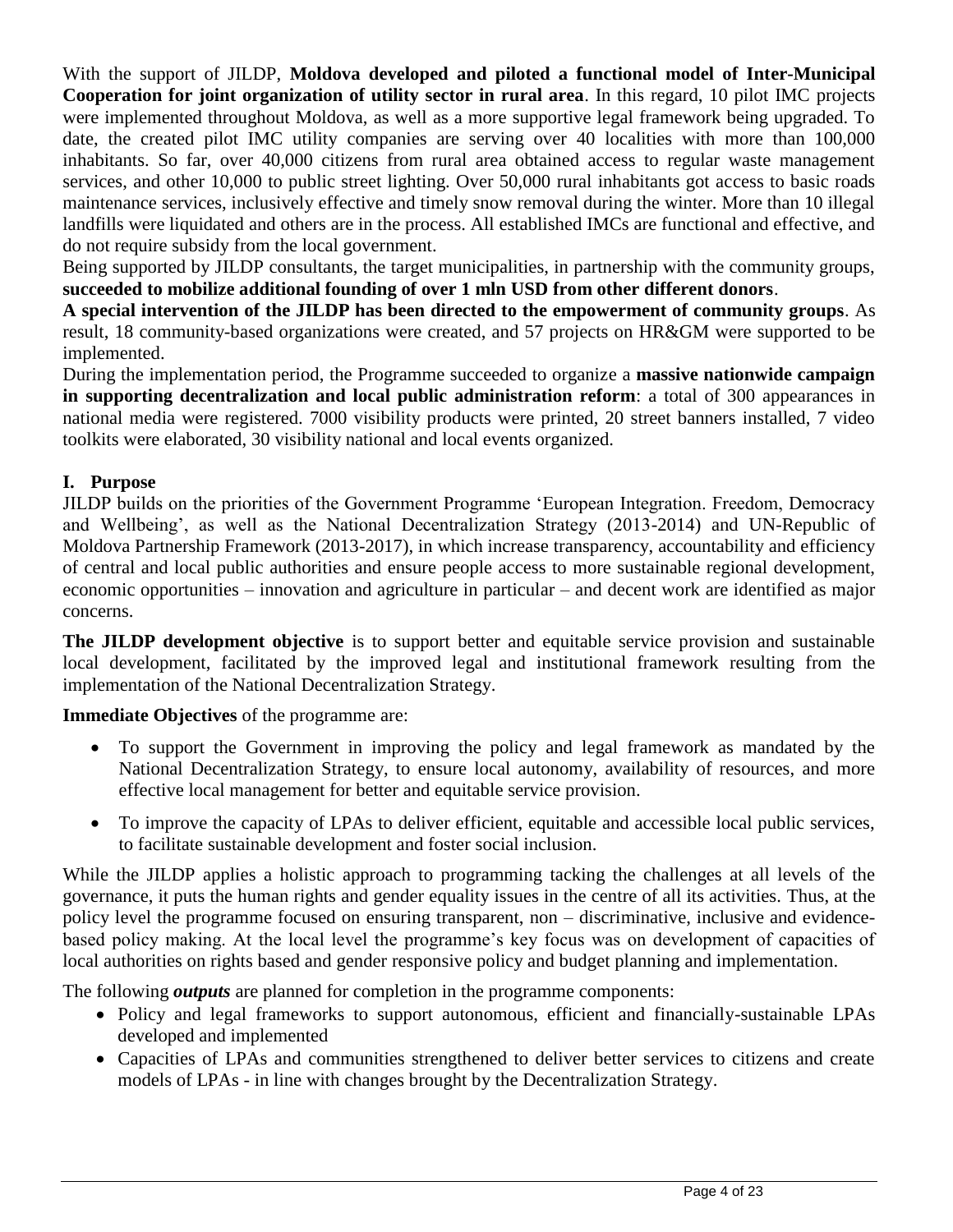#### **II. Assessment of Programme Results**

#### **i) Narrative reporting on results:**

#### **Programme outcomes**

The main outcome of JILDP's assistance at the national level was the improvement of the policy and legal framework in decentralization. Provisions of the draft sectoral decentralization strategy were integrated in the Education Code approved in July 2014 and the National Youth Strategy (2014-2020). A new system of local government finances was piloted in the three rayons and in the Capital City during 2014, and introduced from 2015 in the entire country. The new system changes radically the way local governments are funded, thus strongly improving the quality and sustainability of Moldovan democracy.

At the local level the main outcome of JILDP activity was strengthening the capacity of 30 target communities to become 'champions of change' and model local governments. To boost the technical performance of the local governments, the staff of local governments were schooled in their main areas of activities during 4 comprehensive institutional development programs (in human resource management, public procurement, public property management, and public finance management), and coached to improve internal regulations and procedures in the same areas. Small grants were offered to all 30 target mayoralties to meet their needs according to their institutional development plans, which aim for better systems and procedures within the local governments, thus making them more efficient, transparent and accountable to the citizens. For the successful implementation of the fiscal decentralization reform, the capacity building activities were extended to cover all 74 localities that piloted the new system of local public finance in 2014. Training in local public finance management and developing plans for local revenue capitalization, along with assistance in organizing public debates were the main interventions of the JILDP in pilot communities. The piloting of inter-municipal cooperation was initiated in 10 JILDP target communities and more than 40 neighboring villages with the purpose of setting up joint communal services operators, joint waste management enterprises, common building and exploration of road infrastructure and joint emergency units. All these to reach the ultimate goal of the decentralization reform – more efficient and accessible local public services for the citizens.

The gender mainstreaming and human rights-based approach continued to be the cross-cutting issue in both the elaboration and promotion of the decentralization policies and in the implementation of local development initiatives. Empowered women and men representing vulnerable groups created communitybased organizations, which increased social inclusion of vulnerable and marginalized groups and their meaningful involvement in development processes and participation in local decision making, thus ensuring that all benefit equitably from the new policies promoted and improved services provided at the local level. This contributes to accountable and good local governance as well as to an equitable and sustainable local development.

#### **Programme Outputs and Results:**

Due to the fact that at the end of 2013 the Embassy of Sweden withdrew its financial support for developing policies to implement the decentralization strategy, the JILDP support was limited to technical assistance and advice to the Ministry of Finance and LPAs on fiscal decentralization and the State Chancellery on capacity development to led implementation of the decentralization reform, as well as for the completion of the drafting of sectoral strategies in the fields of social, education, environment, health, culture, youth and sports. Nerveless, during the period 2014-2015, some interventions on specific topics were initiated and financed from UNDP's and UN Women's TRAC funds, as well as by other donors and with the active involvement of the JILDP team. At the same time, some activities like the assistance provided to the districts piloting the new local public finance system and the elaboration of the sectoral decentralization strategies for communal services were financed from the Local Governance and Development Component of JILDP. In this context, the main achievements are presented as part of the Policy Framework Support component.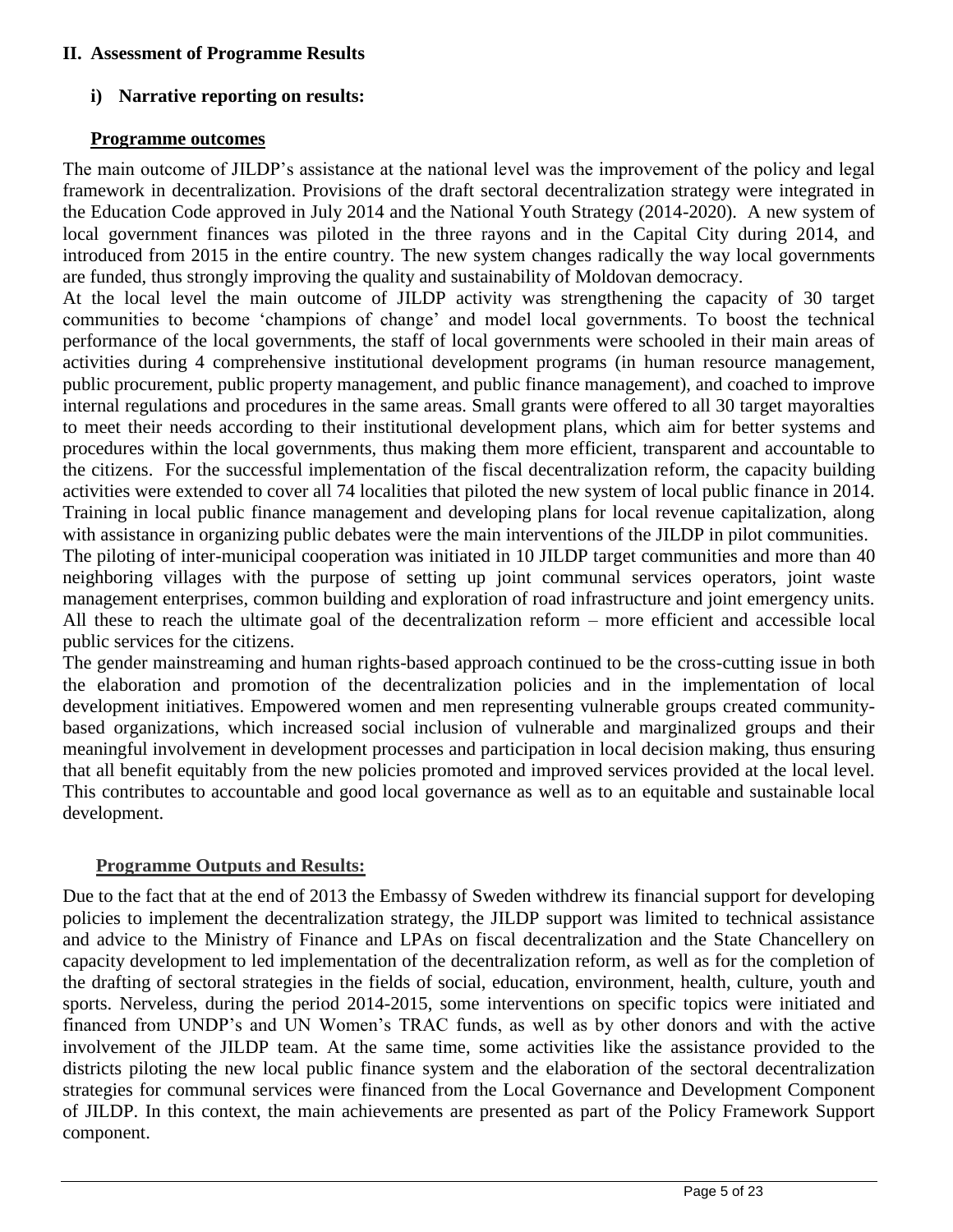#### *Output 1: Policy and legal frameworks to support autonomous, efficient and financially sustainable LPAs developed and implemented*

During 2013-2015 JILDP provided **support to the Parity Commission to function efficiently and lead the decentralization process**. The programme offered permanent legal expertise, informational, clerical and technical assistance for the 3 regular meetings of the Parity Commission and its sectoral working groups, where important documents like fiscal decentralization, sectoral decentralization strategies, the methodology for local governments' capacity assessment, etc. were discussed and endorsed.

Based on JILDP supported analysis and simulations, a **new system of local government finances was introduced from 2015**, with three districts and Chisinau Municipality piloted the system during 2014. An amended **Law on local public finances was approved by the Parliament in November 2013**, and local officials (mayors, finance directors, etc.) were informed and trained on calculating revenues and planning budgets under the provisions of the revised law. The new local government finance system is a long awaited legal act, aiming to eliminate a very important remnant of the Soviet governance system; it changes radically the way local governments are funded, thus improving strongly the quality and sustainability of Moldovan democracy. By setting fixed tax shares and formula-based equalization transfers, allocated directly through the treasury**, the new system improves the equity and transparency of the state-local transfer system, while practically eliminating the political influence in the way local authorities receive funds for regular operations**. The amount of the transfer is independent of local revenue collection and provides full autonomy on allocating and spending funds according to local priorities. The **new system provides strong incentives for rational and efficient fiscal management, incentivizes the establishment of local taxes and increases accountability** of local authorities to their constituencies.

JILDP provided **technical assistance to all pilot communities through a package of interventions that includes trainings, consultations, and support in disseminating the new financing system for pilot LPAs** at the request of the State Chancellery.

Also with the assistance of JILDP, the Impact **Assessment report of the new fiscal system implemented in pilot LPAs** was developed. The main conclusions of the report indicate that the new system is more transparent, predictable and provides more autonomy in the management of local budgets and offers opportunities for increasing local revenues. The pilot LPAs were able to direct budget funds to solving the pressing problems of communities. It is recommended that the new fiscal system is strengthened with the implementation of the other two important components of fiscal decentralization - increasing local revenue tax base and improving local financial management.

A new modern performance based budgeting methodology was introduced by the Ministry of Finance, which will become mandatory for first tier local governments starting in 2016, after being implemented at the second tier local governments in the previous budgetary year. Due to the complexity of this reform and its direct link to the overall fiscal decentralization reform, a **nationwide training programme on performance based budgeting for all local governments** from Moldova was carried out for all 898 local governments in Moldova. The JILDP Programme was the main partner of the Ministry of Finance in this crucial initiative for advancing the reform in modernizing the public finance system.

A report on **international practices on fiscal incentives for inter-municipal cooperation was developed and presented to the Ministry of Finance** in support to developing future policy options in this field.

At the request of the Parity Commission, all Ministries have initiated the **elaboration of gendermainstreamed Sectoral Decentralization strategies** using technical assistance provided by JILDP. To support this process **a guide of sectoral decentralization strategies** was elaborated and presented at a workshop for the representatives of sectoral working groups. In addition, CPA representatives increased capacities in mainstreaming gender in public policies, with focus on sector decentralization strategies.

The Ministries of Education and Social Protection completed the drafts of these policy documents. The Ministry of Education organized 2 public consultations and **included provisions of the Education**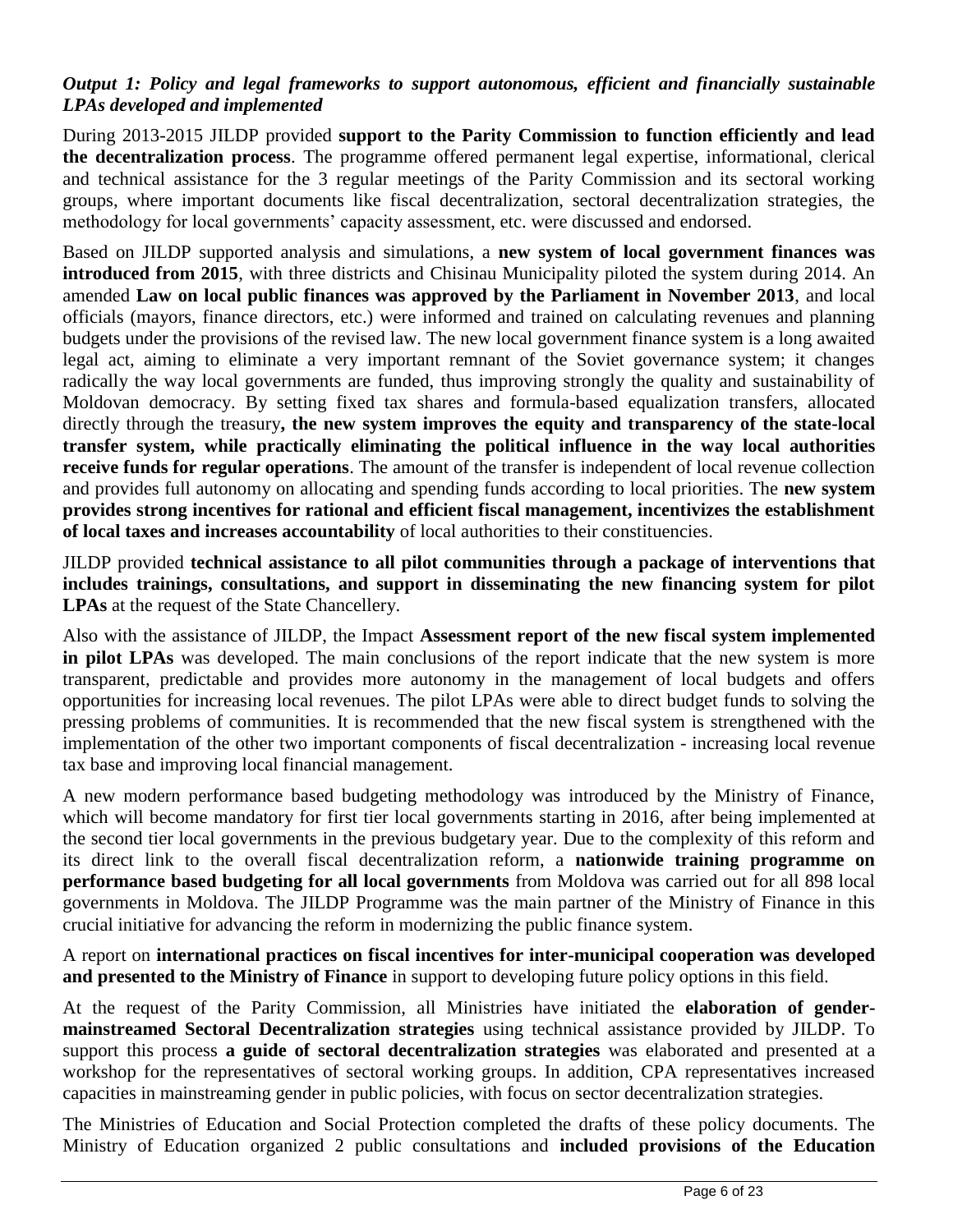**decentralization strategy in the Education Code,** which was approved by the Parliament in April 2014. Initial recommendations for gender mainstreaming of the developed drafts were provided to both Ministries.

The other four working groups of Ministry of Youth and Sport, Ministry of Health, Ministry of Culture, Ministry of Environment **developed the draft of sectoral strategies and organized public debates with the main stakeholders**.

Following a Decision of the Parity Commission, the **Methodology for assessment of LPA capacity was tested on 50 selected 1st and 2nd levels LPAs**. According to the results of the assessment it is estimated that 84% of the rural LPAs, 22% of the small towns and 25% of the districts do not have enough administrative capacities to deliver local public services.

The **study of local revenues and proposals on increasing the local revenue base**, developed by Slovak experts with JILDP logistic support, has been discussed within the fiscal decentralization working group. The task force group created by order of the Minister of Finance has synthesized the conclusions of the study and presented proposals for legal framework amendments. Additionally, the task force group representatives shared experience on consolidation of the local taxes base during a study visit to Slovakia.

Following the State Chancellery request a **public policy document (PPD) for territorial-administrative reform** was developed and later discussed during several meetings with State Chancellery representatives, Special Parliamentary Commission on Decentralization, and development partners. The PPD identifies and examines the problems related to territorial administrative fragmentation and presents three options for improving the territorial-administrative structure of the country, and provides a brief analysis, scenarios and roadmap for each of the options.

**Advisory notes on mainstreaming HRBA and gender** into the development of the **administrativeterritorial reform options** and related processes, and the monitoring and evaluation process of the new local public finance system in the pilot localities were also developed and considered at the elaboration of the administrative-territorial reform options.

**For the implementation of the National Decentralization Strategy** the draft **Monitoring and Evaluation (ME) Methodology was developed** and discussed with the working groups. The ME Methodology includes the conceptual framework, methods and tools for monitoring and evaluation as well as the system of indicators of implementation for CPAs and LPAs. As result, the **Decentralization Reform Implementation Monitoring and Evaluation Report** was developed, and decisions on advancing the decentralization reform have been made by the Parity Commission.

Following the provisions of a communication strategy/plan in support of Decentralization, **communication officers from all line ministries and districts were trained** on how to deliver key messages to the public, including the human rights and gender aspects. A visual identity for the reform was developed and internet based, social networking campaigns were conducted.

**Moldova's positive experience** and best practices on the field of fiscal decentralization, participatory process on conceptualization and institutionalization of the decentralization reform, as well as good practices on local governance and local empowerment, shared by the Moldovan Government representatives at the International Conference "Making Decentralization Reform Work: Opportunities and Innovations for Local Governance and Service Delivery", organized in Kyiv (Ukraine), were highly appreciated by the Conference participants from other 15 countries.

Additionally, JILDP adapted its activities to the priority areas of the **National Program on Ensuring Gender Equality 2010-2015**, such as: improvement of gender disaggregated data collection and analysis, capacity development of local authorities for gender mainstreaming, etc. JILDP, through its Roma social inclusion and Romani women's empowerment initiatives, continued its support to the implementation of the **National Action Plan for Roma support** (2011-2015).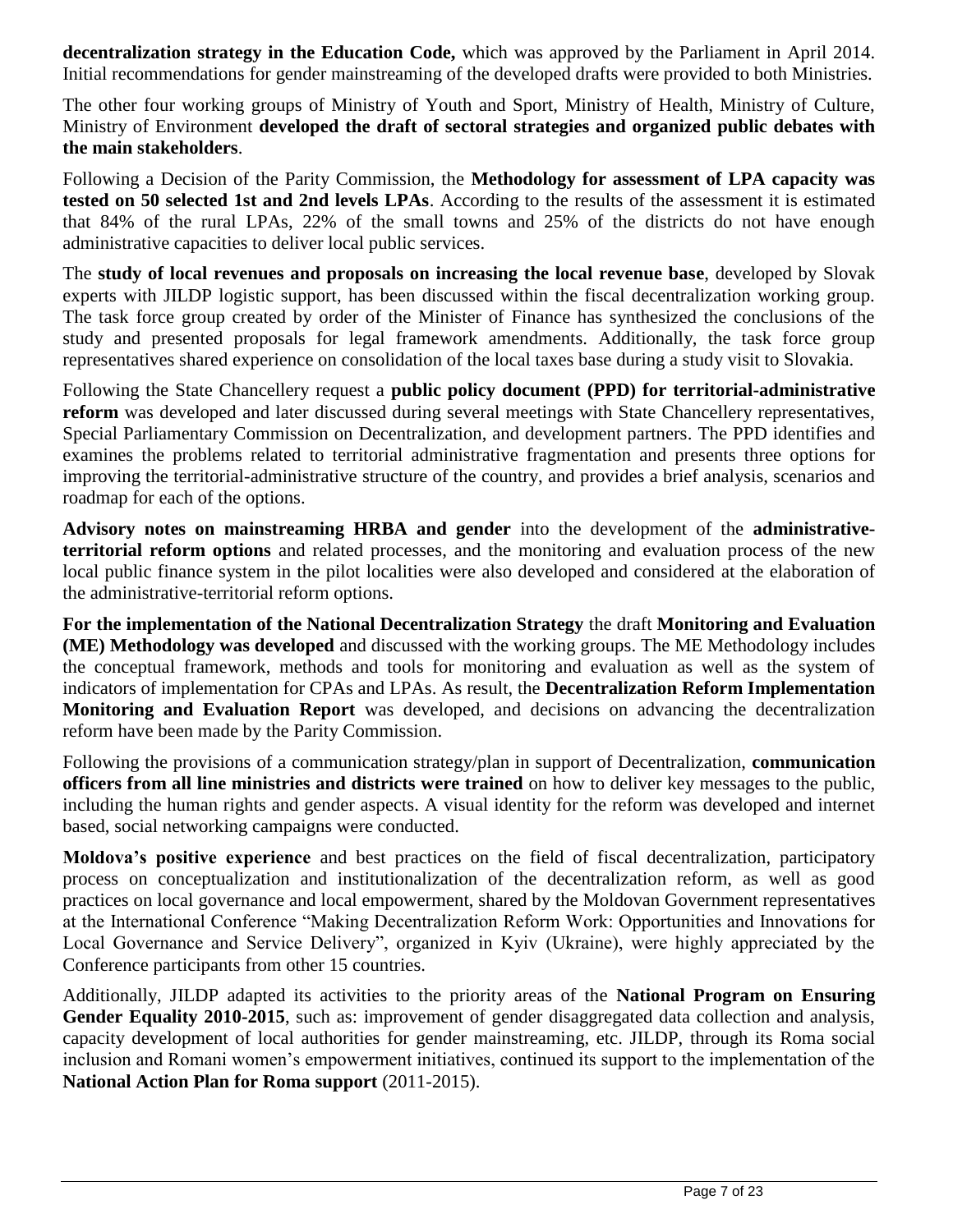*Output 2: Capacities of LPAs and communities strengthened to deliver better services to citizens and create models of LPAs - in line with changes brought by the Decentralization Strategy* 

**Key Results:**

*2.1 Strengthen local self-governance and public management performance in 20 target communes to better respond to the needs of women and men, particularly the most vulnerable (National Decentralization Strategy: Objectives 2, 3, 6, 7)*

The target of JILDP was to develop **model local communities** in line with the provisions of the National Decentralization Strategy; hence increasing the administrative capacities of target local governments was an imperative objective. The capacity building support was extended to all 30 target communities, although initially intended for only 20 of them.

JILDP's approach to building the capacities of local governments was **broad in scope and multilayered**, linking central policies to local practices and covering all main areas of competence of local governments. The design of capacity building interventions targeted the **institutional** (mayoralty), **personal** (local governments' staff) and **inter-institution levels** (Table 1). To this end, a number of tools and methodologies were applied, like facilitation of participatory planning, comprehensive professional development trainings, coaching and consultancy, networking and exchange of information, with the view to improving administrative performance and efficiency of local governments, as well as their accountability to and engagement with community members for an inclusive local development.

|                        | <b>Improved Institutional Arrangements</b>                                                                                                                                                                                                                                                                                                                               | <b>Improved public services (access)</b><br>and quality)                                                                                                                                                                                 |
|------------------------|--------------------------------------------------------------------------------------------------------------------------------------------------------------------------------------------------------------------------------------------------------------------------------------------------------------------------------------------------------------------------|------------------------------------------------------------------------------------------------------------------------------------------------------------------------------------------------------------------------------------------|
| <b>Institution</b>     | • Capacity assessment<br>Institutional development plans<br>Institutional development grants<br>$\bullet$<br>Coaching and mentoring for local<br>strategic planning and improving the<br>internal systems, procedures and<br>operations<br>• ICT tools for daily internal operations<br>- webpages, social media profiles,<br>documents and records management<br>system | • Grants for improving specific<br>local services<br>• Technical support and<br>equipment for local municipal<br>enterprises<br><b>IMC</b> models<br>Feasibility studies<br>Coaching and mentoring to<br>$\bullet$<br>develop IMC models |
| <b>Individual</b>      | Professional development trainings<br>Local and international study visits<br>• E-learning platform                                                                                                                                                                                                                                                                      | • Coaching and mentoring to<br>develop IMC models<br>• Local and international study<br>visits                                                                                                                                           |
| Inter-<br>governmental | Quarterly mayors meetings<br>Local and international study visits                                                                                                                                                                                                                                                                                                        | • Coaching and mentoring to<br>develop IMC models<br>• Local and international study<br>visits                                                                                                                                           |

|  |  | Table 1. Capacity building approach implemented by JILDP at local level |  |  |
|--|--|-------------------------------------------------------------------------|--|--|
|  |  |                                                                         |  |  |

The institutional and administrative capacity of 30 target local governments improved as result a of JILDP interventions. The initial **capacity assessment exercise** performed in each community helped identifying needs and **planning institutional development**, and tailoring the program's support accordingly. **30 small scale institutional development projects** that resulted after this effort and financed by the JILDP, provided the necessary impetus to local staff and were conducive to improving the institutional performance and outcomes of target local governments, an aspect often disregarded by local mayors. The institutional development projects improved the work conditions for local staff though small scale renovations and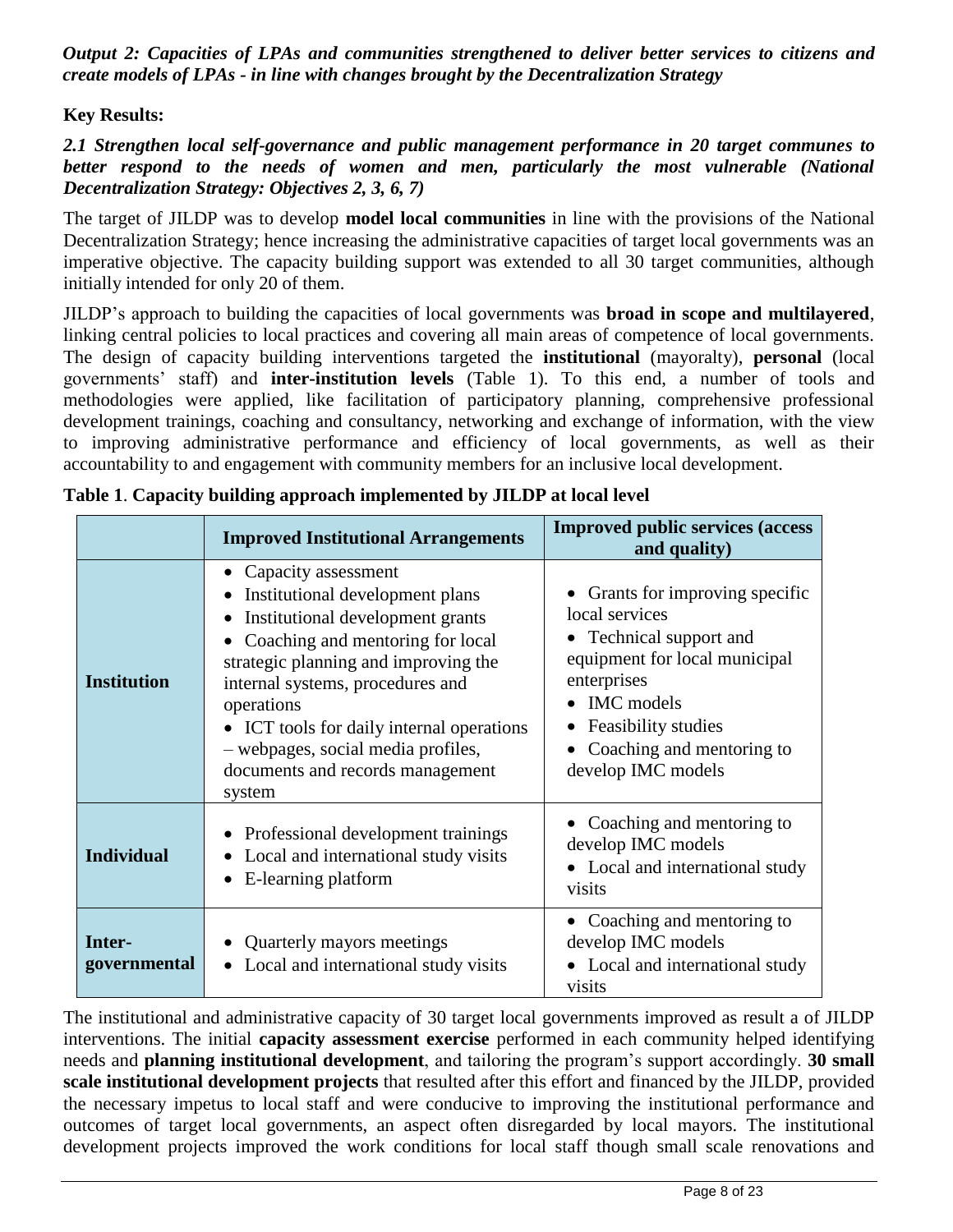upgrading IT equipment, increased transparency and communication through information boards and newsletters, facilitated access to mayoralty's services through front desks and ramps, and created the necessary facilities for community gatherings.

A significant effort was channeled to **upgrading skills and improving knowledge** of all categories of local governments' staff in their professional areas of competence - mayors, vice-mayors, chief accountants and accountants, tax and land management specialists, local councils' secretaries. The **comprehensive professional development training programs** included circa 95% of staff of all 30 target communities (552 public servants, including 386 women and 175 men) and extended to subjects like managing public finance, local taxes, public property, human resources and performing public procurement according to official requirements and standards, upgrading computer skills and using information systems for human resources. Additionally, members of local communities and mayoralties were also trained and coached in writing and submitting to different donors regional development projects.

The sustainability of the training program materials was ensured by transferring them to the Academy of Public Administration (APA) for further use in its professional development curricula. For that purpose, APA trainers were taught in delivering the developed training programs pertaining to the core areas of activity of public administration (namely the programs on: **human resource management** and **public procurement** (4 training days each program), **public property management** and **tax collection** (3 days each program) and **local public finance management** (9 days training program).

Through on-the-job coaching, local governments **improved their operation and functionality.** As a result of these interventions, local governments developed/updated their internal operations and documents referring to their main areas of activity, like guidelines for new employees and job descriptions, procurement plans, applied the provisions of the new public finance system and performance based budgeting for the local budget, organized public debates on the local budget, and other.

Acknowledging the importance of sharing experience for fostering capacity development of local governments, JILDP successfully **stimulated networking, peer-to-peer learning and transfer of knowledge** through regular mayors meetings and study visits. During **9 quarterly meetings**, the mayors from 30 target communities discussed issues related to local governance, institutional development, decentralization policies, the new fiscal decentralization system, e-governance, fundraising, local economic development, cultural and youth activities at local level, etc. Those **six in-country study visits** proved to be efficient in stimulating cooperation among mayors and learning first-hand information and best practices on how to implement local development projects, improve transparency and engage communities in local processes, and foster local economic development. At the same time, JILDP was successful in transferring knowledge by exposing mayors from target communities to international practices during **5 study visits abroad** to Estonia (on e-governance), Poland (on economic development), Ukraine and Romania (on crossborder cooperation, local development, local services), Czech Republic (on IMC), as well as participation in several international conferences and fora. These study visits also occasioned the development of several partnerships and joint initiatives with mayors from those countries.

**Innovative practices and e-tools** were tested in target communities with the view to identify potential areas of localizing the e-transformation agenda. The trust-based relationship resulted from JILDP's intensive and comprehensive interventions in its target communities provided the favorable environment for testing innovative approaches and some e-tools for local governance. This refers to **testing re-engineering** of a public service using the **design thinking** methodology with the support of MiLab/UNDP, and also introducing **innovative and e-tools** for local governance. More specifically, **a documents and records management system** was developed and piloted in 10 communities and provided to the State Chancellery for further scaling up. The system increases the performance and efficiency of the daily activity of the mayoralties by simplifying the internal documents' flow, improving tracking and record of documents, as well as generating reports. At the same time, four local governments were supported in piloting several **emayoralty type of tools**, like sms-ing to increase public information, GPS monitoring systems for public equipment, local websites to stimulate local employment and agri-business, electronic billboards to increase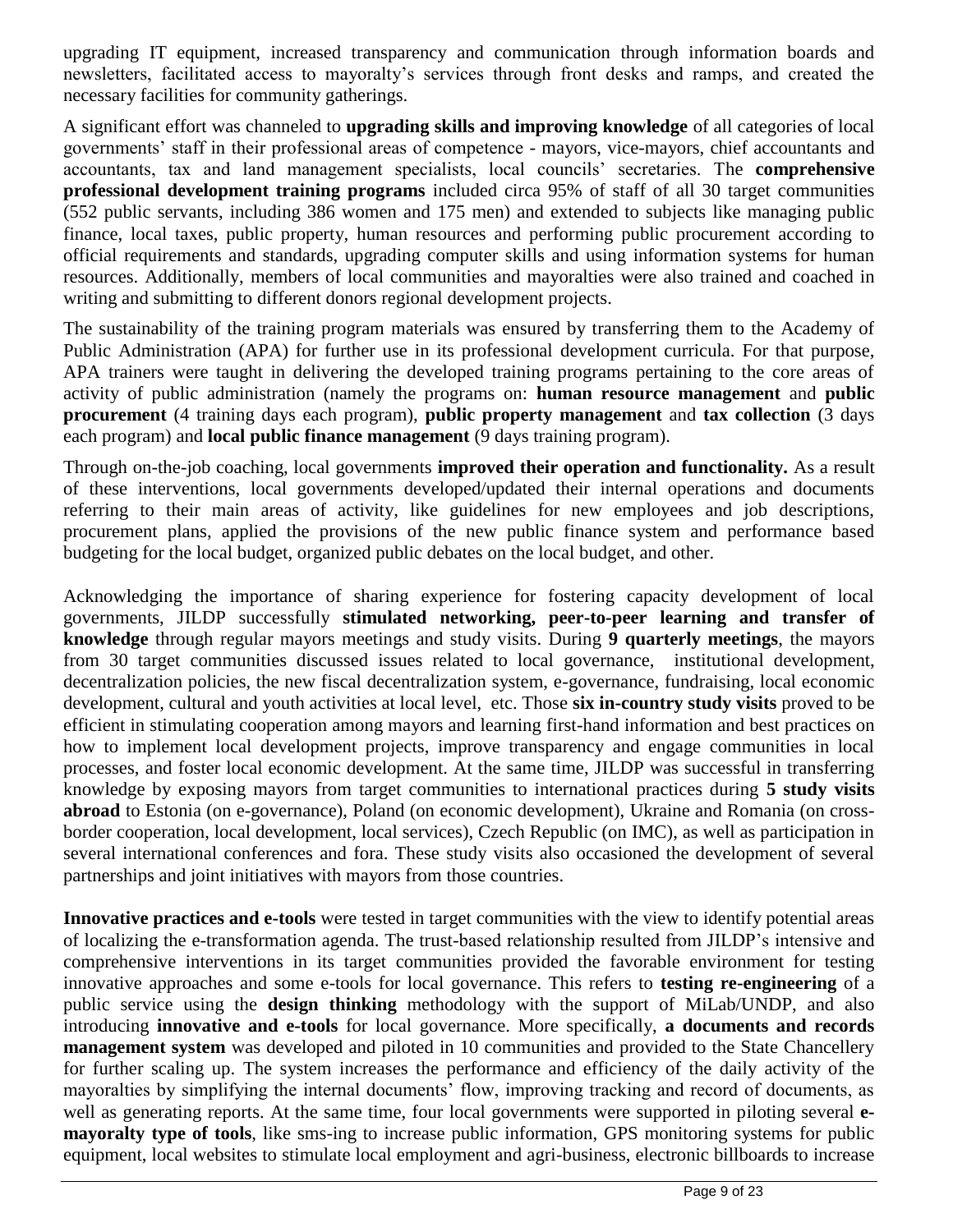transparency and broadcasting online meetings of the local councils. The target LPAs share their good practices, some of them being replicated by other communities. The **online presence and activity of target LPAs significantly increased** with JILDP support, by the end of the program half of the localities developed web-pages and most of them have social media profiles. The national average indicates that only 28% of local governments have webpages, whereas only three of target communities had them at the onset of JILDP.

JILDP adapted and responded to the **capacity needs triggered by the 2015 local general elections**, when 898 mayors were elected in local public offices. In this context, circa **80% of newly elected mayors benefited from induction trainings** (and a total number of 907 beneficiaries - mayors, vice-mayors, local councilors, etc.) that helped them better understand the specific of public service and their main duties in the context of the decentralization reform. This nation-wide induction-training program was a continuation of JILDP's previous successful experience, when similar activities were conducted after the 2007 and 2011 local elections.

At the same time, an innovative tool was piloted in 2015, when in cooperation with the APA, the induction training program for the elected officials was developed in an e-learning format. **The e-learning platform** shall be further maintained and updated by APA, hence reducing future costs of trainings and ensuring easy and fast access of all elected officials from the country to induction training and knowledge about public service.

Due to the on-the job facilitation and coaching provided to each target communities, the mayoralties have **improved transparency and communication** with local communities, through local information boards, community meetings and events and updating internal transparency regulations. The active involvement of local governments in the **Transparency Week'** national awareness raising campaign significantly increased from one year to another, indicating on internalized practices and acknowledging the importance of accountability and transparent governance for local development.

Congress of Local Authorities of Republic of Moldova (CALM) as a voice for local governments in Moldova was supported in strengthening the capacity of local governments, both political leadership and technical specialists. The Network of Women Mayors created under the auspices of CALM was continuously supported in finalizing its **Plan of Actions for 2014-2017** and identifying priority directions for development, raising women's issues and promoting women's leadership. A database of women secretaries of local councils was created, and capacity building needs, leadership and women empowerment in local governance were identified by the newly created network of women secretaries of local councils, which contributed to strengthening the LPA's institutional and leadership capacities. Further, the CALM Women Network was assisted to share regionally their positive experience, and to develop the first draft of the new **CALM Women Network strategy**.

Also, the Programme supported the empowerment of community groups in becoming dialogue partners of LPAs. As the result of mobilization and empowerment process, and capacity building provided to the community groups, the **newly created 18 community-based organizations** (11 of them led by women), and other 12 existing CBOs, implemented **22 human rights and gender mainstreamed projects** supported by JILDP (including 4 with focus on Romani community groups), and other over 15 local projects implemented with own resources and other over 20 projects implemented in cooperation with LPAs with local resources and from other donors, which contributed to improved access to pre-school education, healthcare, sports and social services, as well as ensured capacity building and social inclusion of marginalized groups.

JIDP also fostered *networking and exchange of experience* among CBOs on local development and social projects, learning and replicating viable project ideas, cooperation between vulnerable groups and local governments, volunteering and fundraising for local development through in-country study visits.

The ongoing *support to Roma women and girls* from target communities resulted in the creation and registration of a new Roma Women and Girls organization – NGO "Romano Alav", which today has 3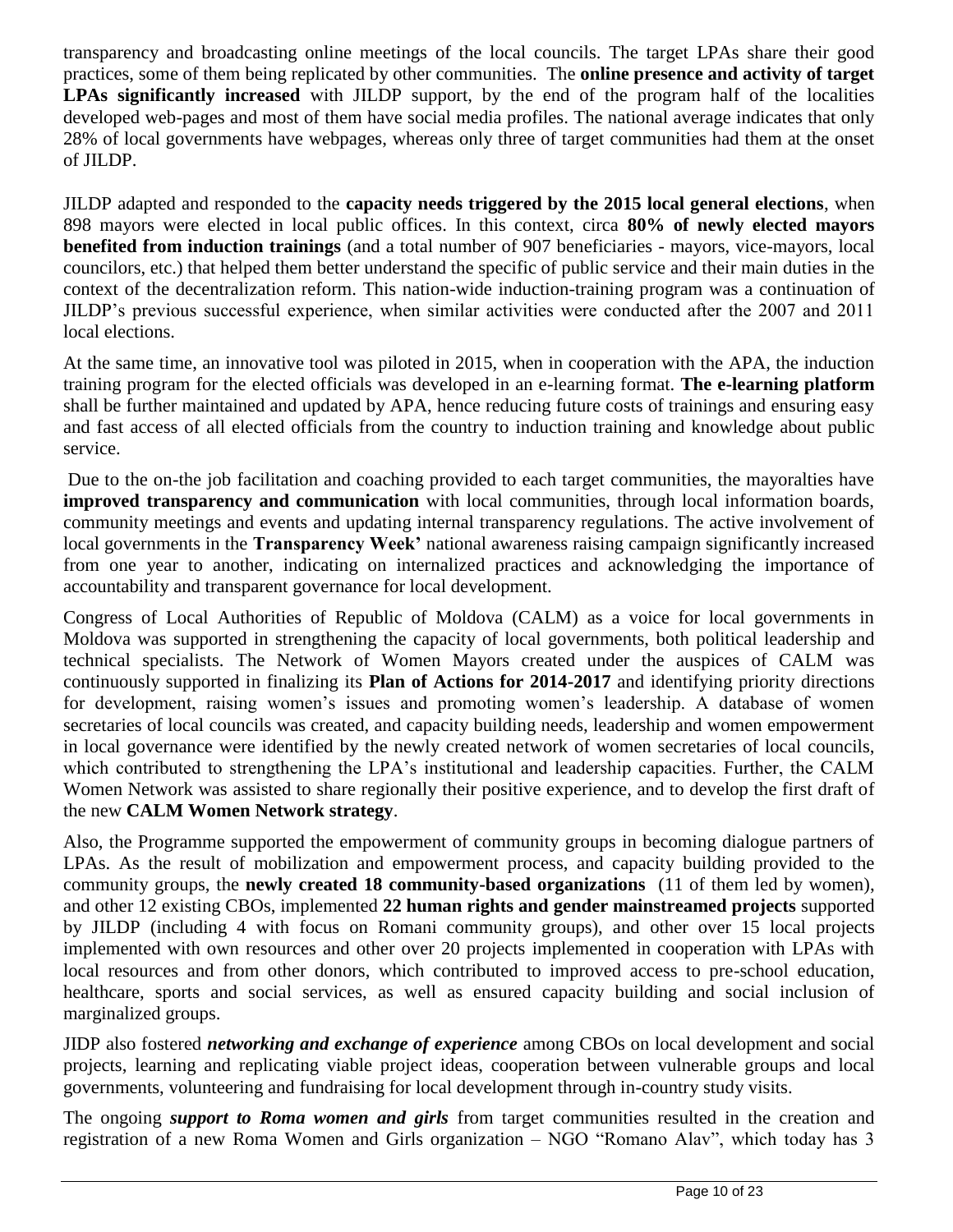charter and 14 other active members of the organization, and have implemented several projects for ensuring information, guidance and assistance to further empower Roma girls and women in Moldova. The Roma Women and Girls network was strengthened with JILDP support and backed up with a small grant in 2014. Later capacity building interventions made by UN Women-UNDP joint project "Women in Politics" led to two Roma women, for the first time in Moldova, being elected as councilors.

#### *2.2 Improve management, access and quality of municipal service provision in 20 communes and 10 clusters of communities (National Decentralization Strategy: Objectives 1, 3, 4, 5)*

By receiving the comprehensive JILDP technical assistance packages, **30 target communities succeeded to update their socio-economic development plans** in compliance with the human rights and gender equality principles hence setting the base for an integrated local development. These plans are also conducive to an enabling environment for rural economic and business development. It was for the first time when these communities prioritized their development projects by involving not just active local stakeholders (administration, business and civil society organizations), but also representatives of women groups and community vulnerable groups: elderly, poor, disabled, youth, ethnical (particularly Roma) and religious minorities groups.

Following the identified priorities, 20 communities were supported with on-going coaching to prepare, submit, implement and monitor **20 community development projects** to improve the service delivery at local level. The project ideas were selected and implemented through a transparent and participatory process, through consultation with the community inhabitants and prioritization of development needs of the

#### Fig. 1. 20 communities have improved public services reconstruction of education and youth infrastructure setting up of communal services 4 operators rehabilitation of public lighting 4 development of social assistance 3 infrastructure rehabilitation of road and public 2 space infrastructure modernization of agro-markets  $\overline{\mathbf{2}}$

community. The projects targeted improvement of a range series of local services, as indicated in fig.1, through grants up to \$15,000 for each initiative. In addition, each LPA had to secure a minimum of 20% cofinancing, which impacted positively on **local ownership of the projects**. An important indicator of the ownership of the LPA is the fact that they contributed with a total average of **62% of additional financing**, out of which 15% of funds were mobilized from other donors. The projects implementation was based on HRBA principles, following the

inclusiveness and transparency principles.

extending water supply

The support JILDP provided to the LPAs in the process of strategic planning and improvement of abovementioned local services was a **successful capacity building and on-job coaching exercise**. Benefiting from guidance in a learning-by-doing type of process, local governments were capacitated to **project**  writing and applying for funding to meet communities' development needs. Based on this experience, LPAs, in partnership with community groups, developed about 100 additional project proposals and submitted to other donors; about 50 received support, thus **mobilizing about 1 mln USD** additional funding for local priorities.

The programme investment in piloting partnerships between LPAs through building **inter-municipal cooperation** and other forms of partnerships, as models for improved local services is an example of **best practice**. The inter-municipal cooperation component focused on **10 clusters** of municipalities, which were assisted to pilot several forms of inter-municipal cooperation for common priority sectors and services, encouraging clustering of municipalities around common needs.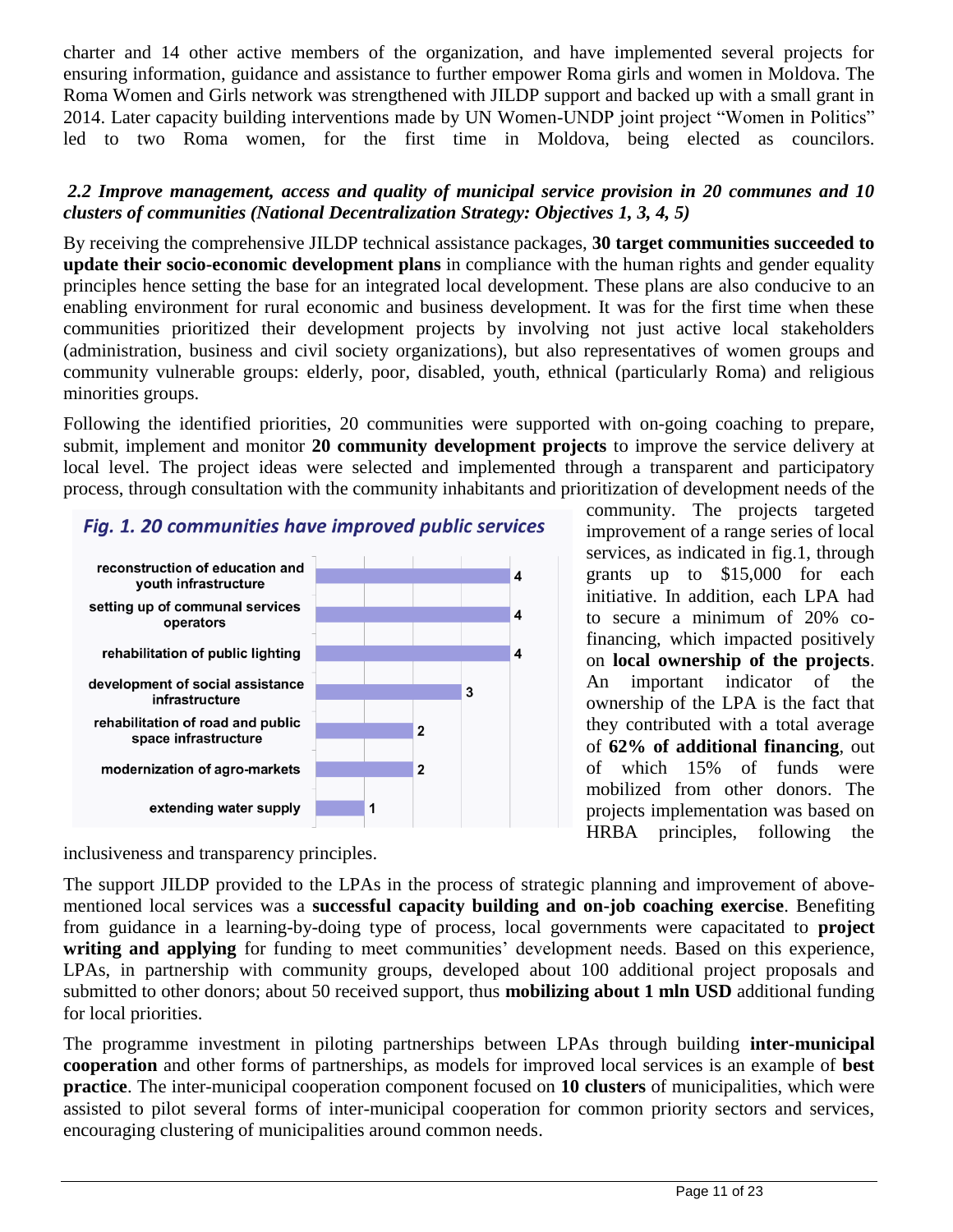The **IMC model was developed** based on lessons learned and models from other countries (e.g. Romania, former Yugoslav Republic of Macedonia, Czech Republic, etc.), but building in the local solutions, through bottom up and needs based approach for organizing services in more effective manner (fig.2).



Document review and stakeholder consultations with LPAs applying IMC but also wider stakeholder groups confirm that IMC is an instrument for improving efficiency and effectiveness of service delivery and offer better service for lower cost. Joining services brings some 25% of cost reduction for individual municipalities (sewerage, waste, water) and especially if more communities join to organize regional hubs. The approach to building IMC included joint trainings, exchanges and joint work towards developing partnerships: from planning and

creating them, selecting the most appropriate model of cooperation to effectively managing and maintaining the selected public services.

Following the Governmental priority to promote the Inter-Municipal Cooperation (IMC) as an important tool in supporting the decentralization, the JILDP contributed significantly to **upgrade the national local service delivery regulatory framework**, by allowing the IMC schemes in organizing and operating the legal units for communal services. In this regard, the regulatory changes offered to the LPAs the right to establish joint municipal enterprises – operators with several LPAs-founders (the Government Decision from 03.07.2014 on adjusting the Regulation on municipal enterprises), building the necessary local capacities and setting up the ground for piloting a wide range of public services based on IMC.

At the same time, prior to the scale-up in 10 clusters, a **demonstration pilot project on joint waste management service provision** has been implemented in the Telenesti cluster (Telenesti town and 7 neighborhood communities), ensuring access to garbage collection services to over 25,000 citizens.

The practical capacities of the representatives of targeted-LPAs have been increased through **transfer of knowledge** from Czech Republic in the field of Inter-municipal cooperation (study tour to demonstrative IMC associations in Czech Republic for 16 mayors and government officials).

Applying the acquired knowledge and national legislation, **10 pilot and demonstrative projects on intermunicipal cooperation (IMC) have been operationalized.** In this regard, 40 municipalities, bunched in 10 territorial clusters, have been assisted with a comprehensive methodological guidance (professional legal, economical and technical expertise), as well as granted with a \$100,000 funding (per each cluster) for technical endowment. Three contracted consultancy entities delivered **comprehensive assistance packages** to 10 target LPA-clusters: trainings, opportunities assessments, feasibility studies, inter-municipal cooperation agreements, management plans.

The granted assistance resulted in setting up of 10 Inter-Municipal Cooperation Associations (the pioneering initiatives in Moldova) for joint communal service provision: settled up 10 joint communal operators, established joint regulatory framework, as well as a single tariff system. It is worth to be mentioned that, for the first time in Moldova – **4 communal operators have been founded as"joint public**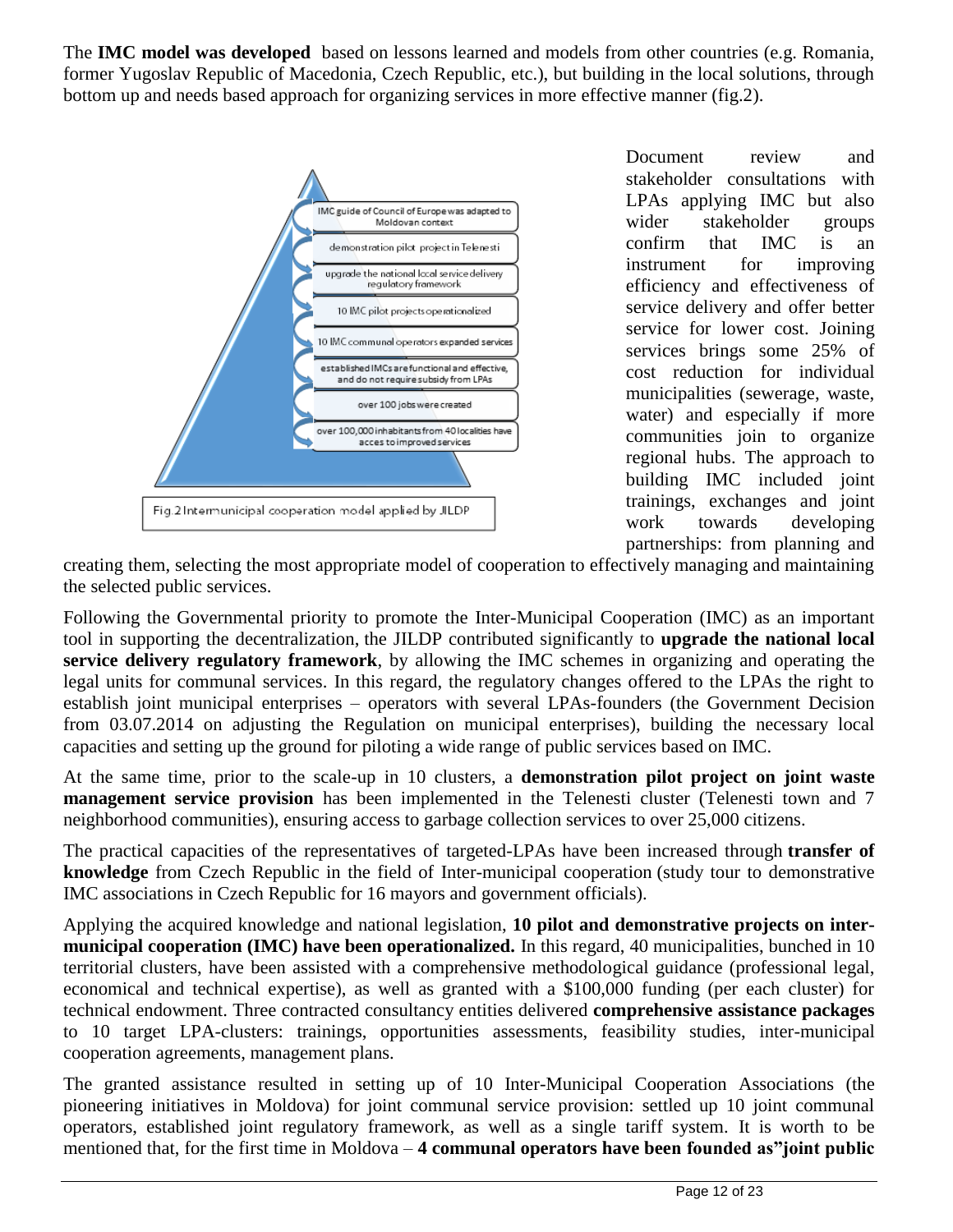**institution"** – "municipal enterprises with several LPAs-founders". Another 6 communal operators have been established by reorganizing, restructuring and revitalizing the existing communal operators, also extending them from "municipal" to "inter-municipal" activity approach. The 10 new IMC operators are planned to ensure a **multi-functional approach**, by covering the whole range of communal activities in targeted communities: water and sanitation, roads maintenance and snow removal, waste management and greening, public lighting. In this regard, the targeted communal operators have been endowed with new specialized multi-functional tractors and accessories (waste bins, electro tools, etc.). Within the capacity building measures, all targeted mayors and operators' managers learned the most advanced national experience in organizing communal services in Telenesti and Ungheni.

The IMC support was **largely co-financed by the beneficiaries** (over 100,000 USD), but also enabled clusters of communities to benefit from the Regional Development Fund, which supports local and regional initiatives.

Being initiated on some basic public services (waste management, water supply and roads maintenance), the newly established joint IMC utility operators **have been strengthened to ensure the sustainability** and to launch **complimentary communal services** to citizens and firms, which are significantly increasing their financial and economic sustainability and viability. The projects implementation was based on HRBA principles, following the inclusiveness and transparency principles. From January to July 2015, **monitoring and evaluation frameworks** were put in place with support of community facilitators, thus ensuring interventions' sustainability.

The JILDP granted assistance resulted in pro-active business plans, enhanced financial management (breakeven points exceed), increased the staff number (over 100 jobs were created) and substantially extended technical capacities (JILDP granted each enterprise with specialized vehicles, as well as full utility inventory: welding equipments, pump & trash pumps, gasoline generators, air-compressors with accessories, angle grinders, chainsaws, hammer drills, lawnmowers etc.). By expanding and diversifying their activities, the IMC utility operators are both **increasing the quality of life in deprived rural areas**, and ensuring their **financial and economic sustainability**. Within the capacity building measures, the targeted IMC operators' managers learned the most advanced Romanian experience in organizing the utility services in rural area, by participating in a study tour to 12 IMC communal operators in different regions of Romania.

To date, the piloted IMC utility companies are serving over **40 localities with more than 100,000 inhabitants.** Over 40,000 citizens from rural area obtained access to **regular waste management services**, and other 10,000 to **public street lighting**. Over 50,000 rural inhabitants got access to **basic roads maintenance services**, inclusively effective and timely snow removal during the winter. More than 10 illegal landfills were liquidated and others are in the process. All established IMCs are **functional and effective**, and do not require subsidy from the local government.

So far, the JILDP IMC model, based on 'joint municipal enterprises' legal form, became the **IMC model promoted by the Congress of Local Authorities from Moldova (CALM)** among Moldovan municipalities. In partnership with CALM, within 3 regional seminars, over 60 mayors have been in field visits to piloted IMC projects, for results dissemination and replication.

As a result of efforts and lessons learned from modelling IMC, the **IMC Guide** of Council of Europe was adapted to Moldovan context and published, as a tool for raising awareness and guide how to organize such services locally.

For further enhancement of IMC in the Republic of Moldova, the Ministry of Finance has been supported to design a policy concept for developing **financial incentives to stimulate inter-municipal cooperation** (based on advanced international experience and national potential).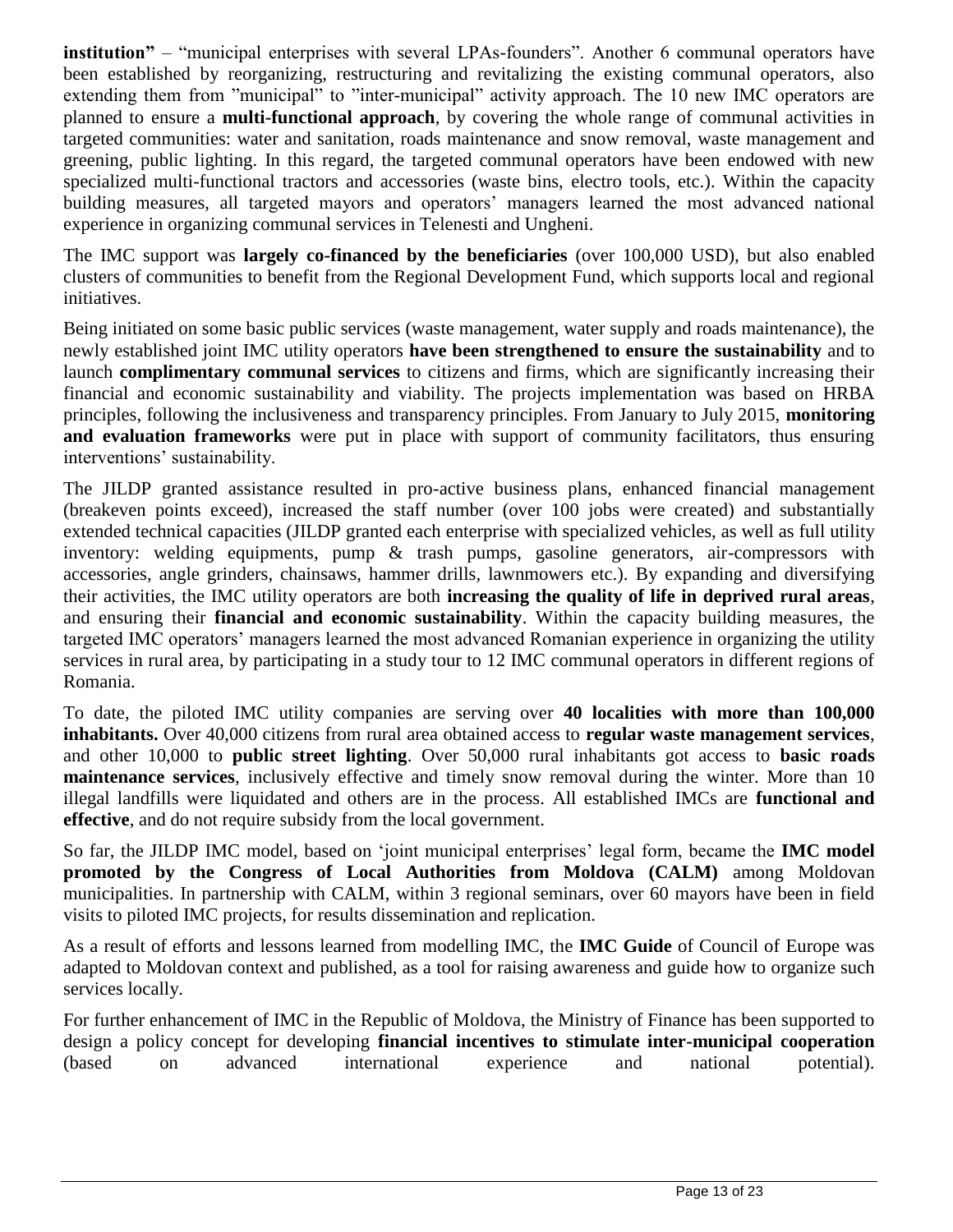#### *2.3 Support an enabling environment for rural business development, creation of economic opportunities and diversification of rural economies (National Decentralization Strategy Objectives 4, 7)*

In order to support an enabling environment for rural business development, JILDP has developed and tested a multilayered approach to local economic development. Thus, **30 LPAs were supported to identify feasible instruments to foster local economic development**.

As first step, **a training program for all target communities** was implemented to respond to the needs of representatives from the target communities (mayors, deputy mayors, secretaries of local councils, head of municipal departments, representatives of local CBOs, etc.), in terms of understanding principles in LED, and role and actions of different actors in promoting and fostering local economic development. Out all 30 target communities, **12 were selected for testing a more advance approach**, defining the **economic profile of their localities** and, development objectives and opportunities and additional interventions necessary to enhance the economic factors. A series of workshops were carried out in these communities addressing two different target groups: (1) local authorities' representatives, and their role in Local Economic Development, and (2) private sector representatives, and their problems, needs and priorities for future development. As result, **12 selected communities developed and approved Local Economic Development Plans**. Over **40 LED initiatives** were developed additionally serving as base for future fundraising for LPAs in order to implement identified economic opportunities.

JILDP strengthened local CBOs to become reliable partners for LPAs and businesses in local economic development and engagement process.

An innovative instrument piloted in these 12 communities was the **support provided in setting-up a communication platform with the local business community** in order to enable creation and functionality of local economic councils. To date, the majority of the **12 communities have created and approved regulations for such local economic councils**.

The programme provided support in creation of **3 public-private partnerships** in the field of local service provision through providing trainings and assistance to elaborate feasibility studies and implement 3 selected PPPs, including at least one inter-community initiative.

In addition to supporting LPAs, the programme has been providing **assistance to rural population from target communities to initiate small businesses and develop entrepreneurial skills**. During the first stage, a **series of business trainings** were conducted for 363 persons (including 233 women). The main goal was to capacitate the participants to open, expand, and manage innovative rural enterprises. It is worth mentioning that due to a great number of requests, the total number of trained participants was **double as planned initially**. Based on their assessment of general business management skills acquired after the trainings, almost half of the applicants were supported to draft business plans. As result, **164 of them (including 101 women) developed business plans** for their ongoing or new businesses, thus increasing employability potential at local level.

As result of the capacity building efforts described above, **38 small businesses of which 48% existent and 52% newly created beneficiated from assistance and support** in financing and business development. It's worth mentioning, that this component was implemented in two rounds, the first round in 20 localities with businesses financed by JILDP/UNDP and later, in 10 localities, financed by JILDP/UN Women. In the



second round, only women from JILDP localities were eligible to participate, and thus focusing on **women's economic empowerment**.

*Creation of new jobs, especially for vulnerable people and women* was the main purpose of providing financial support in the form of grant. As result of project implementation, in average, each business created 3 new jobs, summing up to a total of **115 new jobs created**.

38 financed businesses represent different business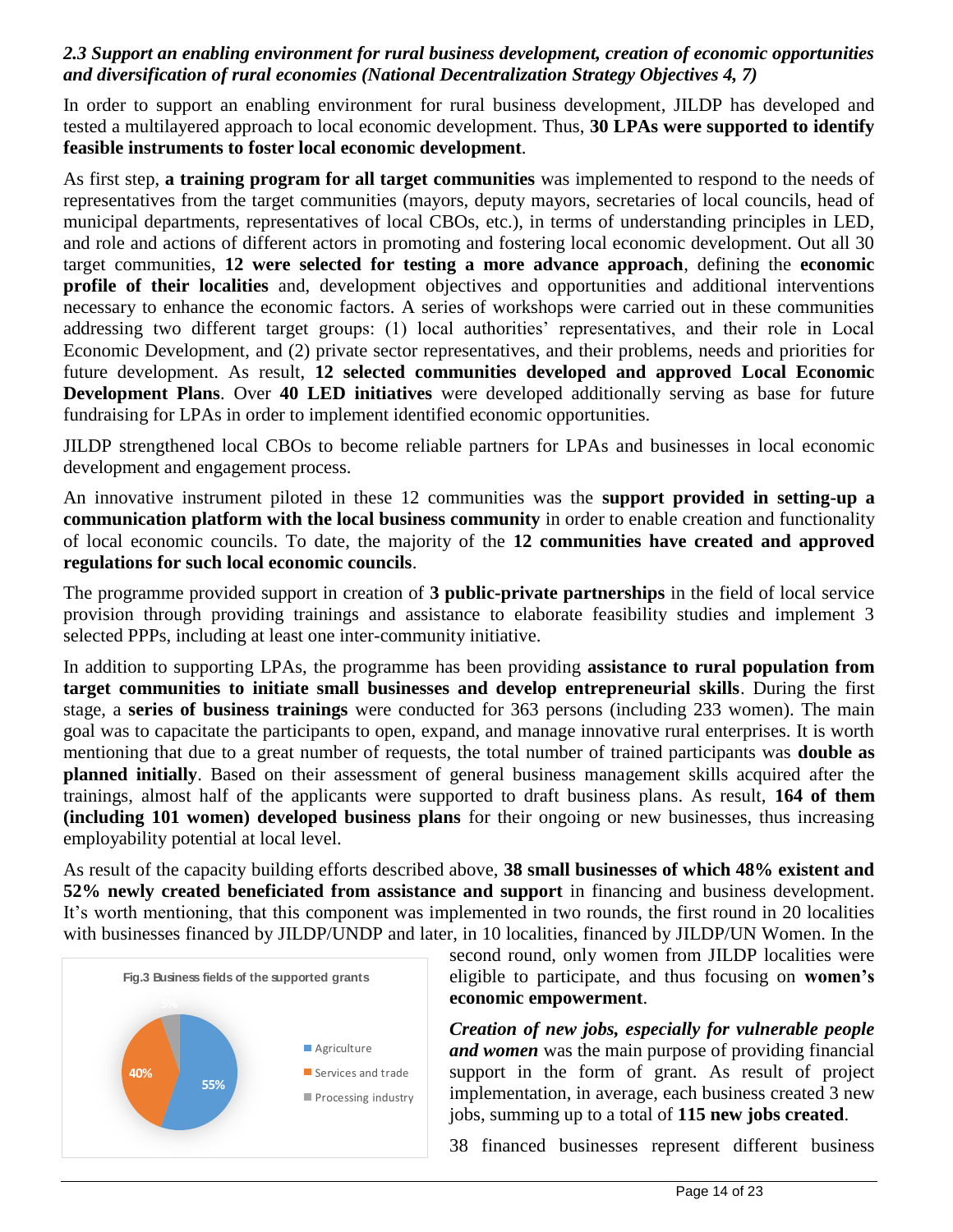areas, but **mostly agricultural sector**, including apiculture, zootechnics, food processing, horticulture, flower growing, crafts, clothing etc. (as per. Fig.3).

Additionally to the business grants, to further enable the local environment for increased employment opportunities for women and vulnerable groups, the CBOs and local governments in 4 communities, with JILDP support, created 1 crèche group and increased the number of places in 3 kindergartens, thus creating additional 4 new jobs and already providing opportunities for 42 women to get employed as result of extended child care services in their communities.

## **Scaling-Up**

Supporting local development was the main focus of three consecutive programs phases (first phase -ILDP 2007-2009, second phase - JILDP 2010-2012, third phase JILDP 2013-2015), and shall remain for the next programmatic intervention (IMLDP 2015-2017). Throughout almost ten years of interventions, the JILDP was persistent in supporting the same policy level development related to decentralization, coupled with consistent methodologies and approaches to local development perpetuated and improved over time. The long-term interrupted work allowed the JILDP to address the issue of sustainability and scalability of its interventions programmatically, both vertically and horizontally. Hence, the JILDP ensured that policy level reforms were reflected in local level interventions, while local level practices were supported by a permissive legal framework.

More specifically, at policy level, the JILDP worked closely with the State Chancellery to develop the National Decentralization Strategy, and consequently its horizontal spread to other fields, particularly fiscal, education, environment, social protection, youth and culture, property, etc. At the same time, JILDP's support was significant in conceptualizing the fiscal decentralization reform, and subsequently piloting it in three rayons and Chisinau municipality, and expansion nation-wide the new system of local public finance. The pilots (in the ILDP phase) and the capacity building support of JILDP to all first level local governments (in 2015) in implementing the mandatory performance based budgeting methodology at local level is also noteworthy in this context.

At the same, at local level JILDP had successfully tested, piloted and ultimately extended to larger scale innovative models for local service provision (IMC) and community mobilization for empowerment. The first IMC tested in the second phase of JILDP provided valuable methodological insight for a functional IMC model in Moldova, and was further applied in the ten pilot IMC projects for different types of local public services. In parallel, the IMC piloting experience was used to inform the development and official approval of a supportive legal framework in the country with the support of JILDP. JILDP's soft interventions at local level were based on the community mobilization for empowerment methodology developed and piloted in its second phased, and continuously applied in its 2013-2015 phase as well. With its strong focus on including the vulnerable in the local decision making process, human rights and gender sensitive local strategic planning, this approach was applied in selecting, implementing and monitoring the specific public service investments and tailored interventions in each target community. This methodology is commonly referred to by the State Chancellery and other donors for ensuring genuine inclusive and participatory processes at local level.

### **Qualitative assessment**

JILDP is a programme of the Government of Moldova, implemented in partnership with UNDP and UN Women, coordinated by the State Chancellery, with the financial support from the Governments of Sweden and Denmark.

The new system of local government finance enjoyed broad acceptance of the main central and local level stakeholders. The new system increases transparency and equity, as well as accountability to the people by removing the dependence on the rayon authorities and political influences.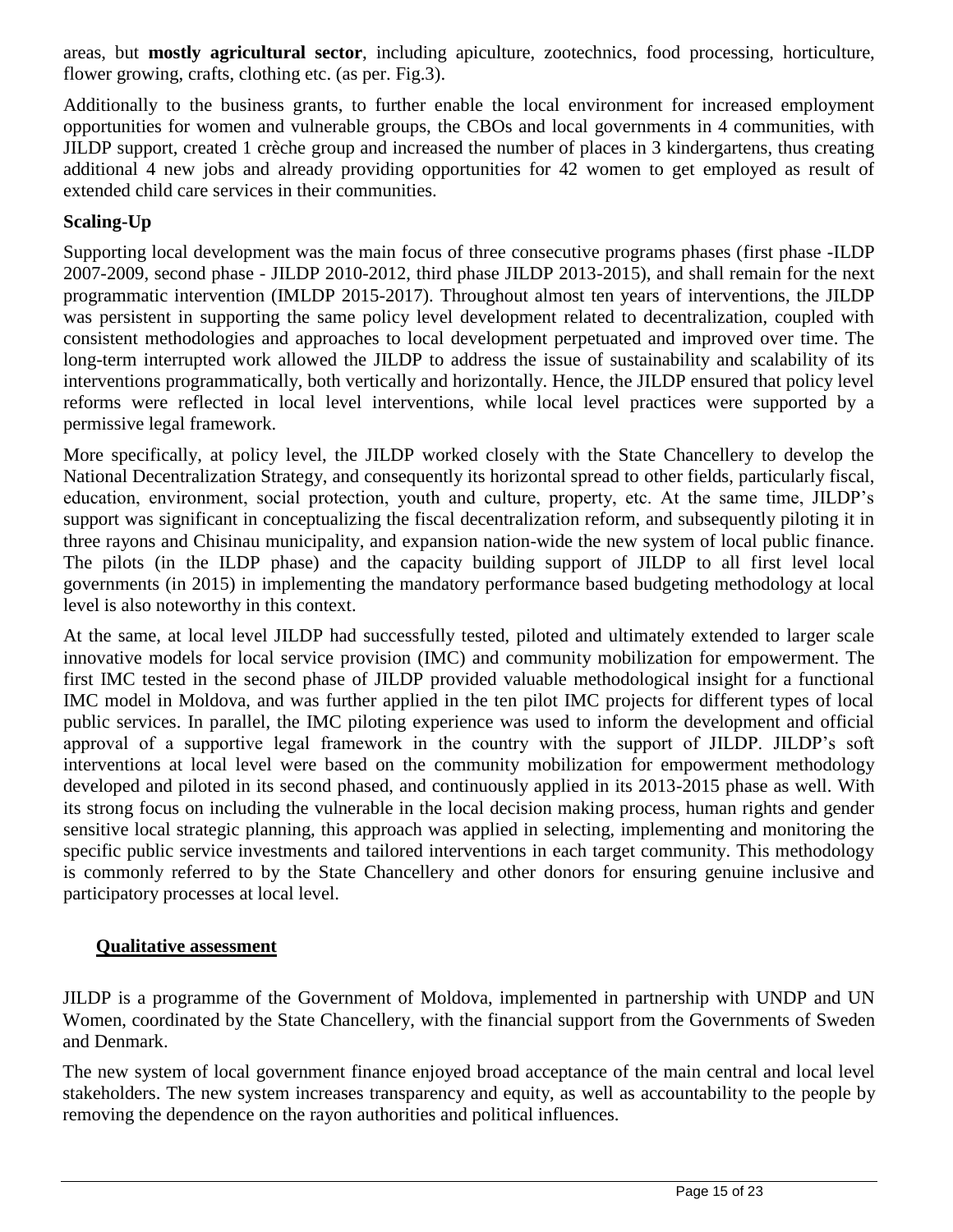The sectoral decentralization strategies are elaborated by working groups bringing together all stakeholders, using a HRBA/GE approach and providing direct input into the Sectoral development strategies and the new laws.

There are two underlying reasons for the broad acceptance, and many times consensus, of the reforms: a) the mutual trust built between the government (central and local) staff and the JILDP team and their experts, and b) the gradual strengthening of local governments' capacity and improvement of local services, as well as c) concerted communication efforts. Close cooperation and joint initiatives with other development partners, like USAID, GIZ, Council of Europe, and IMF on policy development and local interventions contributed to advancing the reform.

Joint implementation of the program by the two agencies – UNDP and UN Women – each with its specific set of expertise and knowledge is a key factor for ensuring the comprehensiveness and sustainability of the provided technical assistance and support, in line with the normative basis of the UN.

"One UN" coordination at all levels – from the highest to technical levels – brought the necessary synergy and mutual complementarity to the program implementation.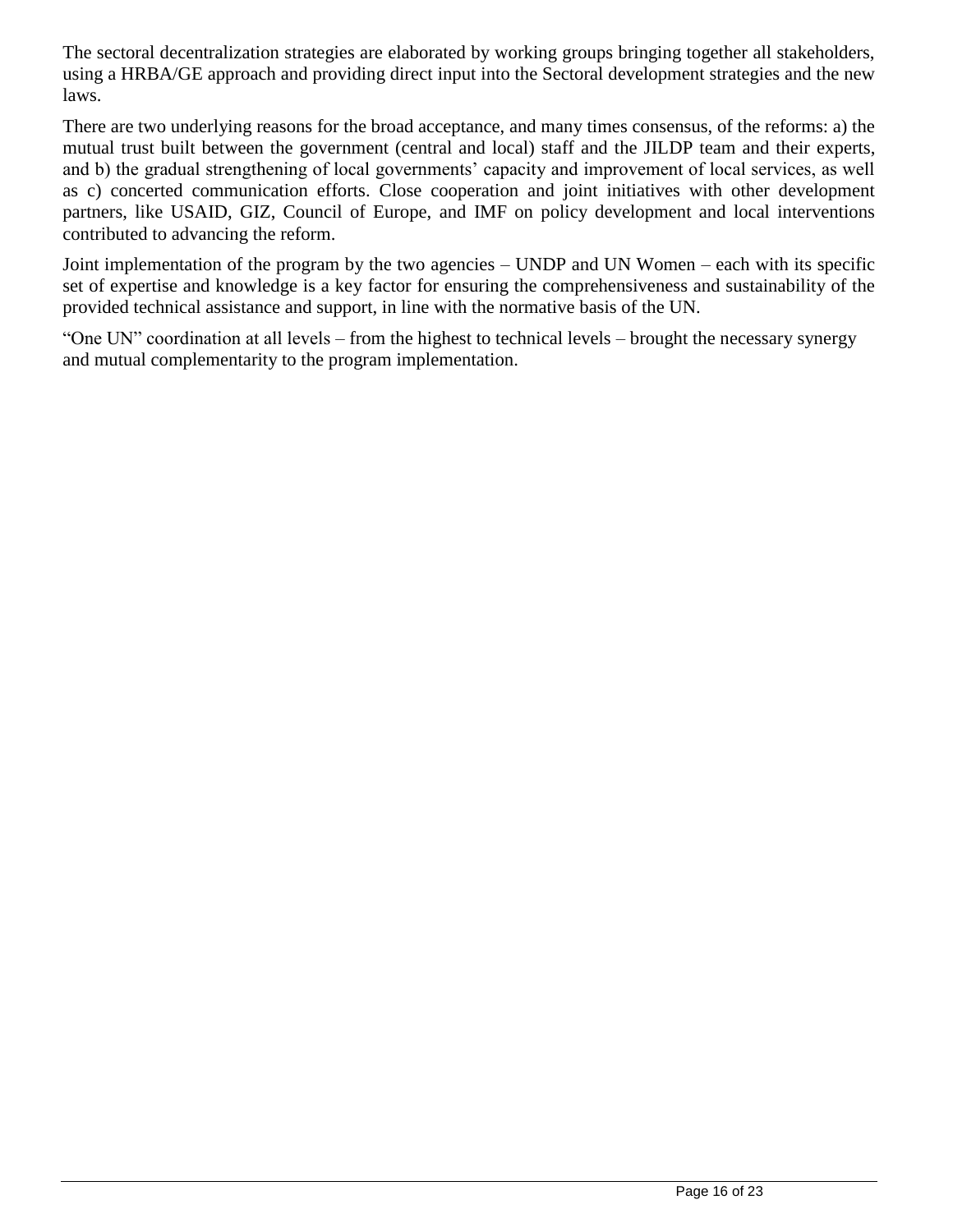|                                                                                                                                                                                   | <b>Achieved Indicator Targets</b>                      | <b>Reasons for Variance with</b> | <b>Source of Verification</b>                 |  |  |
|-----------------------------------------------------------------------------------------------------------------------------------------------------------------------------------|--------------------------------------------------------|----------------------------------|-----------------------------------------------|--|--|
|                                                                                                                                                                                   |                                                        | <b>Planned Target (if any)</b>   |                                               |  |  |
| <b>Outcome:</b> To support better and equitable service provision and sustainable local development, facilitated by improved legal and institutional framework resulting from the |                                                        |                                  |                                               |  |  |
| implementation of the National Decentralization Strategy                                                                                                                          |                                                        |                                  |                                               |  |  |
| Output 1: Policy and legal frameworks to support autonomous, efficient and financially-sustainable LPAs developed and implemented                                                 |                                                        |                                  |                                               |  |  |
| Indicator 1.1. A system of local public finance that                                                                                                                              | •New system of local government finances approved      |                                  | nr.267<br>from<br>1.11.2013,<br>$\bullet$ Law |  |  |
| ensures local governments' fiscal autonomy in place                                                                                                                               | for implementation from 2015, while three districts    |                                  | http://lex.justice.md/md/350367               |  |  |
| <b>Baseline:</b> Lack of a local public finance system in                                                                                                                         | and the Capital City piloted the system during 2014.   |                                  |                                               |  |  |
| line with the Decentralization strategy. Policy                                                                                                                                   | Communities in three pilot districts and Chisinau      |                                  |                                               |  |  |
| options for fiscal decentralization elaborated                                                                                                                                    | municipality assisted in the tax base analysis and     |                                  |                                               |  |  |
| Planned Target: new system of local public                                                                                                                                        | development of plans for revenue capitalization,       |                                  |                                               |  |  |
| finances in line with Decentralization strategy in                                                                                                                                | local budgeting and organization of budget public      |                                  |                                               |  |  |
| place                                                                                                                                                                             | hearings in 2014                                       |                                  |                                               |  |  |
| Indicator 1.2 Sectoral decentralization strategies                                                                                                                                | • Monitoring and Evaluation Methodology of the         |                                  | • Monitoring and Evaluation                   |  |  |
| designed and implemented in a gender-mainstreamed                                                                                                                                 | implementation of the National Decentralization        |                                  | Methodology of the implementation             |  |  |
| manner                                                                                                                                                                            | Strategy developed                                     |                                  | of the National Decentralization              |  |  |
| <b>Baseline:</b> Draft sectoral decentralization strategies                                                                                                                       | • Monitoring and Evaluation Report<br>of the           |                                  | Strategy                                      |  |  |
| for education, social services and property                                                                                                                                       | implementation of the National Decentralization        |                                  | • Monitoring and Evaluation                   |  |  |
| Planned Target: At least 3 sectoral decentralization                                                                                                                              | Strategy in 2013 was developed                         |                                  | Report                                        |  |  |
| strategies developed and 3 sectoral strategies                                                                                                                                    | · Draft of Decentralization Strategy in Education      |                                  | <b>Education Code 2014</b><br>$\bullet$       |  |  |
| implemented                                                                                                                                                                       | adjusted after 2 public debates; provisions of the     |                                  | • Draft of sectoral strategies for            |  |  |
|                                                                                                                                                                                   | draft sectoral decentralization strategy were          |                                  | decentralization of services in water         |  |  |
|                                                                                                                                                                                   | integrated in the Education Code approved in July      |                                  | and sanitation, waste management              |  |  |
|                                                                                                                                                                                   | 2014                                                   |                                  | and natural resources                         |  |  |
|                                                                                                                                                                                   | • Sectoral Strategies for decentralization of services |                                  | Minutes from public debates<br>$\bullet$      |  |  |
|                                                                                                                                                                                   | in water and sanitation, waste management and          |                                  | • Guide for Sectoral                          |  |  |
|                                                                                                                                                                                   | natural resources management developed                 |                                  | decentralization strategies developed         |  |  |
|                                                                                                                                                                                   | · 7 public debates and consultation on sectoral        |                                  | • Methodology of gender-                      |  |  |
|                                                                                                                                                                                   | decentralization issues organized                      |                                  | mainstreaming sector                          |  |  |
|                                                                                                                                                                                   | · Methodology of gender-mainstreaming sector           |                                  | decentralization policies                     |  |  |
|                                                                                                                                                                                   | decentralization policies developed                    |                                  |                                               |  |  |
| <b>Indicator 1.3</b> Legislation amended, # of proposals                                                                                                                          | National local service delivery regulatory             |                                  | Decision<br>•Government<br>from               |  |  |
| for amending the legal framework in main                                                                                                                                          | framework related to IMC in organizing and             |                                  | 03.07.2014<br>adjusting<br>on<br>the          |  |  |
| decentralization areas                                                                                                                                                            | operating legal units for communal services was        |                                  | Regulation on municipal enterprises           |  |  |
| <b>Baseline:</b> Draft proposals for legislative framework                                                                                                                        | amended.                                               |                                  |                                               |  |  |
| amendment submitted to Parliamentary Commission                                                                                                                                   |                                                        |                                  |                                               |  |  |
| on Decentralization (as of 2012)                                                                                                                                                  |                                                        |                                  |                                               |  |  |
| Planned Target: Legislation amended. Amendments                                                                                                                                   |                                                        |                                  |                                               |  |  |
| provided to the relevant normative acts                                                                                                                                           |                                                        |                                  |                                               |  |  |
| Indicator 1.4 Training programs designed and                                                                                                                                      | • 4 Training programs elaborated on public property,   |                                  | • Training programs on<br>public              |  |  |
| embedded into Academy of Public Administration                                                                                                                                    | public procurement, public finance management and      |                                  | property, public procurement, public          |  |  |
| curricula                                                                                                                                                                         | tax collection, and human resource management in       |                                  | management<br>finance<br>and<br>tax           |  |  |
| <b>Baseline:</b> Introduction training on decentralization                                                                                                                        | cooperation with APA; training of APA trainers         |                                  | collection,<br>and human resource             |  |  |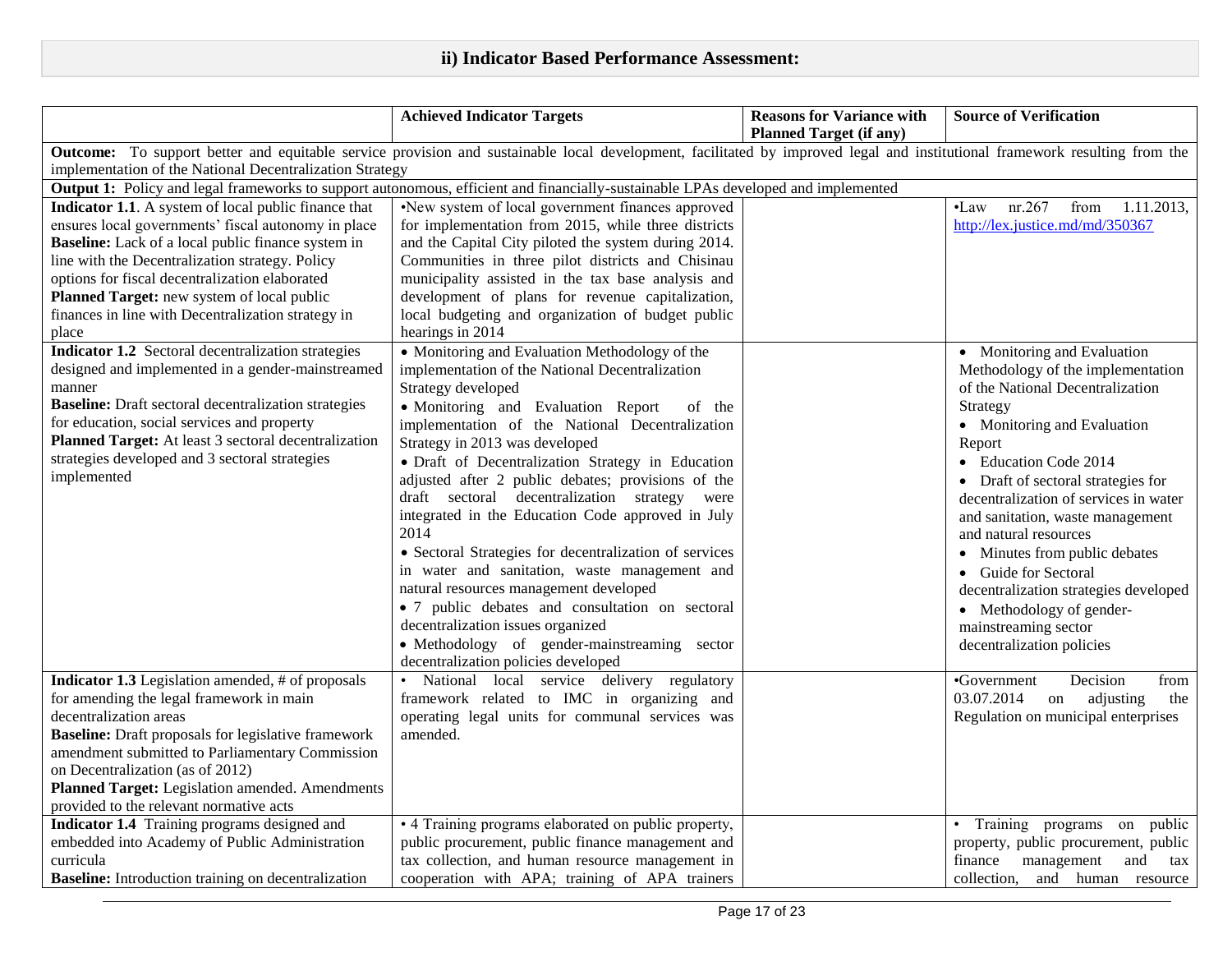|                                                                                                                                                                                                                                                                                                                                                                                                                                                                                                  | <b>Achieved Indicator Targets</b>                                                                                                                                                                                                                                                                                                                                                                                                                                                                                                                                                                                                                                                                                                                                                                                                                                                                                                                                 | <b>Reasons for Variance with</b><br><b>Planned Target (if any)</b> | <b>Source of Verification</b>                                                                                                                                                                                                                                                     |
|--------------------------------------------------------------------------------------------------------------------------------------------------------------------------------------------------------------------------------------------------------------------------------------------------------------------------------------------------------------------------------------------------------------------------------------------------------------------------------------------------|-------------------------------------------------------------------------------------------------------------------------------------------------------------------------------------------------------------------------------------------------------------------------------------------------------------------------------------------------------------------------------------------------------------------------------------------------------------------------------------------------------------------------------------------------------------------------------------------------------------------------------------------------------------------------------------------------------------------------------------------------------------------------------------------------------------------------------------------------------------------------------------------------------------------------------------------------------------------|--------------------------------------------------------------------|-----------------------------------------------------------------------------------------------------------------------------------------------------------------------------------------------------------------------------------------------------------------------------------|
| issues piloted<br>Planned Target: Elaboration of 3 training modules<br>for the APA initiated                                                                                                                                                                                                                                                                                                                                                                                                     | organized for three of them and the training materials<br>transferred to the Academy to be further used in their<br>regular curriculum.                                                                                                                                                                                                                                                                                                                                                                                                                                                                                                                                                                                                                                                                                                                                                                                                                           |                                                                    | management                                                                                                                                                                                                                                                                        |
| <b>Indicator 1.5</b> .# of Governmental officials, LPA<br>representatives, CSOs trained in specific<br>decentralization areas including gender equality<br>aspects<br><b>Baseline:</b> Limited number of Governmental<br>officials, LPA representatives, CSOs trained in<br>specific decentralization areas including on HRBA<br>and GE<br>Planned Target: At least 70 Governmental officials,<br>LPA representatives trained in implementation<br>mechanisms of specific decentralization areas | • 113 Mayors and accountants from 74 pilot<br>localities improved their knowledge in public finance<br>management<br>• More than 1200 local officials (mayors, finance<br>directors, etc) informed and trained on new system of<br>local government finances<br>• Advisory Note on gender-mainstreaming of<br>public policies, with a focus on sector<br>decentralization strategies developed; practical<br>workshop on gender-mainstreaming of public<br>policies, with focus on sector decentralization<br>strategies, to over 50 representatives of 20 CPAs<br>organized<br>• Advisory note on mainstreaming HRBA and<br>gender dimension into the development of the<br>administrative-territorial reform options and related<br>processes developed<br>• Advisory note on the monitoring and evaluation<br>process of the new local public finance system in the<br>pilot localities developed<br>• Advisory Note on HRBA/GE as applied to IMC<br>developed |                                                                    | • Agenda of seminars, workshops<br>• Training modules/packages for<br>seminars and workshops, evaluation<br>forms, list of participants<br>• Assessment Report on the impact<br>of the new local public finance<br>system in 74 pilot LPAs produced<br>• Advisory Notes developed |
| <b>Indicator 1.6</b> Functional technical committees<br>within CALM to provide services to its members.<br>Functional and strengthened CALM Women's<br>Network<br><b>Baseline:</b> No functional technical committees within<br>CALM. CALM Women's Network created in 2011.<br><b>Planned Target:</b> Functional technical committees<br>within CALM to provide services to its members.<br>Functional Network of Women mayors within<br><b>CALM</b>                                             | • 5 round tables for creation of professional<br>network and capacity building of secretaries of LPAs<br>in 2014<br>• CALM Women's Network assisted to share<br>regionally their positive experience in 2013<br>• At least 5 capacity building activities for CALM<br>women mayors implemented in 2013<br>Output 2: Capacities of LPAs and communities strengthened to deliver better services to citizens and create models of LPAs - in line with changes brought by the Decentralization                                                                                                                                                                                                                                                                                                                                                                                                                                                                       |                                                                    | • Agendas, lists of participants from<br>5 round tables<br>• Final report on round tables                                                                                                                                                                                         |
| Strategy                                                                                                                                                                                                                                                                                                                                                                                                                                                                                         |                                                                                                                                                                                                                                                                                                                                                                                                                                                                                                                                                                                                                                                                                                                                                                                                                                                                                                                                                                   |                                                                    |                                                                                                                                                                                                                                                                                   |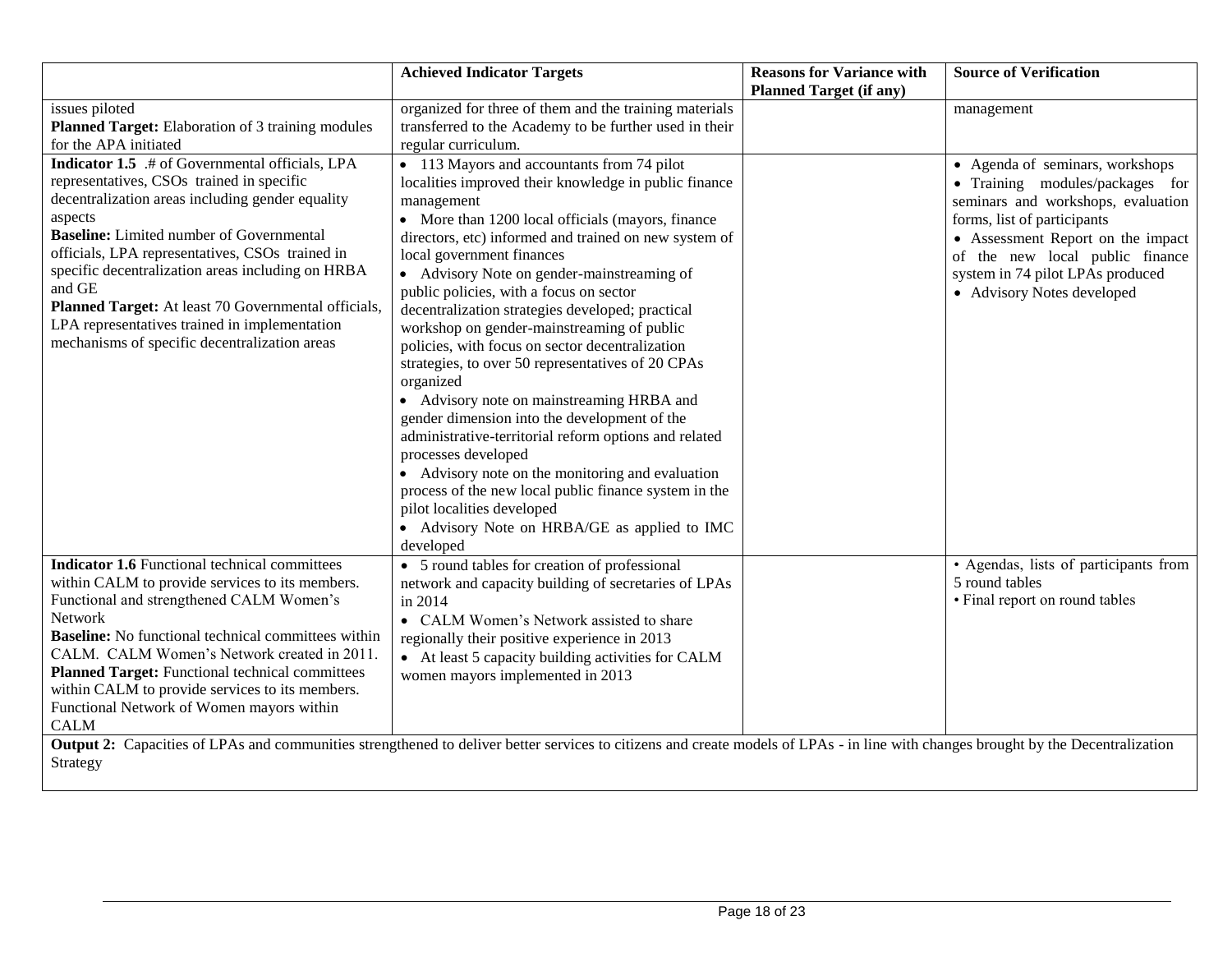|                                                                                                                                                                                                                                                                                                                                                                                                                                                                                                                                                                                                                                              | <b>Achieved Indicator Targets</b>                                                                                                                                                                                                                                                                                                                                                                                                                                                                                                                                                                                                | <b>Reasons for Variance with</b> | <b>Source of Verification</b>                                                                                                                       |
|----------------------------------------------------------------------------------------------------------------------------------------------------------------------------------------------------------------------------------------------------------------------------------------------------------------------------------------------------------------------------------------------------------------------------------------------------------------------------------------------------------------------------------------------------------------------------------------------------------------------------------------------|----------------------------------------------------------------------------------------------------------------------------------------------------------------------------------------------------------------------------------------------------------------------------------------------------------------------------------------------------------------------------------------------------------------------------------------------------------------------------------------------------------------------------------------------------------------------------------------------------------------------------------|----------------------------------|-----------------------------------------------------------------------------------------------------------------------------------------------------|
|                                                                                                                                                                                                                                                                                                                                                                                                                                                                                                                                                                                                                                              |                                                                                                                                                                                                                                                                                                                                                                                                                                                                                                                                                                                                                                  | <b>Planned Target (if any)</b>   |                                                                                                                                                     |
| <b>Indicator 2.1</b> # of LPAs with public management<br>improved<br><b>Baseline:</b> 0 LPAs with improved public<br>management performance at local level<br>Planned Target: Selection of target communes<br>based on a set of criteria. Baseline set up<br>Indicator 2.2 Systems and procedures applied to<br>improve LPAs operations in the areas of gender-<br>responsive and rights-based planning and financial<br>management, tax collection, property, procurement,<br>human resource management<br>Baseline: Low public management performance and<br>poor internal regulations and operations in the key<br>areas of LPAs activity | • 30 target rural communities were selected and<br>by<br><b>JILDP</b><br>approved<br>board.<br>• Out of the selected target communities, 10 are<br>cluster centers for IMC projects, and 20 are<br>beneficiaries of concentrated capacity building<br>support<br>• 30 target local governments benefited from on-<br>the-job qualified assistance to improve operations<br>and procedures in the area of human resources<br>management, public finance management and<br>procurement<br>• Local socio-economic development strategies<br>focusing on local economic and business<br>development, job creation and more equitable | Accomplished in 2013             | · Selection criteria concept paper<br>• JILDP Board minutes as of 21<br>March 21 2013<br>• Field trip reports<br>• Activity reports                 |
| Planned Target: Systems and procedures in<br>planning and financial management, tax collection,<br>property, procurement, human resource management<br>applied in 15 LPAs                                                                                                                                                                                                                                                                                                                                                                                                                                                                    | employment opportunities for women and men<br>developed/updated in 30 target communities<br>• Empowered community groups from 30 target<br>communities have identified local issues and needs<br>and implemented 15 micro-projects with own<br>resources and together with LPAs - other 20 local<br>projects with funds from other donors<br>• 22 human rights and gender mainstreamed local<br>development projects (including 4 with focus on<br>empowerment of Roma) implemented                                                                                                                                              |                                  |                                                                                                                                                     |
| <b>Indicator 2.3</b> % of local officials (public<br>servants/elected officials) from target communes<br>trained<br><b>Baseline:</b> Very limited number of public servants<br>benefited from professional development trainings<br>(only cca 30% of public servants from target LPAs in<br>the last three years)<br>Planned Target: 50% of local officials trained<br>(public servants/elected officials)                                                                                                                                                                                                                                   | • Circa 95% of public servants from 30 target<br>communities (354 public servants, including 222<br>women and 132 men) improved their knowledge and<br>management skills in their core areas of activity<br>during comprehensive professional development<br>trainings programs in human resource management<br>and public procurement (4 training days each<br>program), public finance management (9 days<br>training program); tax collection and public property<br>management (3 training days each program).                                                                                                               |                                  | • Agendas<br>• List of participants<br>• Training materials<br>• Activity reports<br>• LPA capacity assessment<br>questionnaire                     |
| <b>Indicator 2.4</b> $#$ of local public services<br>created/extended/improved disaggregated by:<br>a) # of models of local public services<br>(disaggregated by types) created<br><b>b</b> ) # of model Inter-municipal projects implemented<br>to be replicated nation-wide<br><b>Baseline:</b> a) limited number of public services<br>created/developed and provided by LPAs at local<br>level; b) no national experience in IMC projects                                                                                                                                                                                                | • 20 projects to develop model local public services<br>in 20 target communes, and 10 IMC pilot projects for<br>40 communities grouped in 10 clusters have been<br>implemented.<br>a) Projects for the reconstruction of education and<br>youth infrastructure in 5 communities, modernization<br>of agro-markets in 2 communities, development of<br>social assistance infrastructure in 1 community,<br>rehabilitation of public lighting in 4 communities,                                                                                                                                                                    |                                  | • Minutes of the projects' evaluation<br>committee<br>• Project documents and contracts<br>• Draft feasibility studies<br>• Endorsed IMC agreements |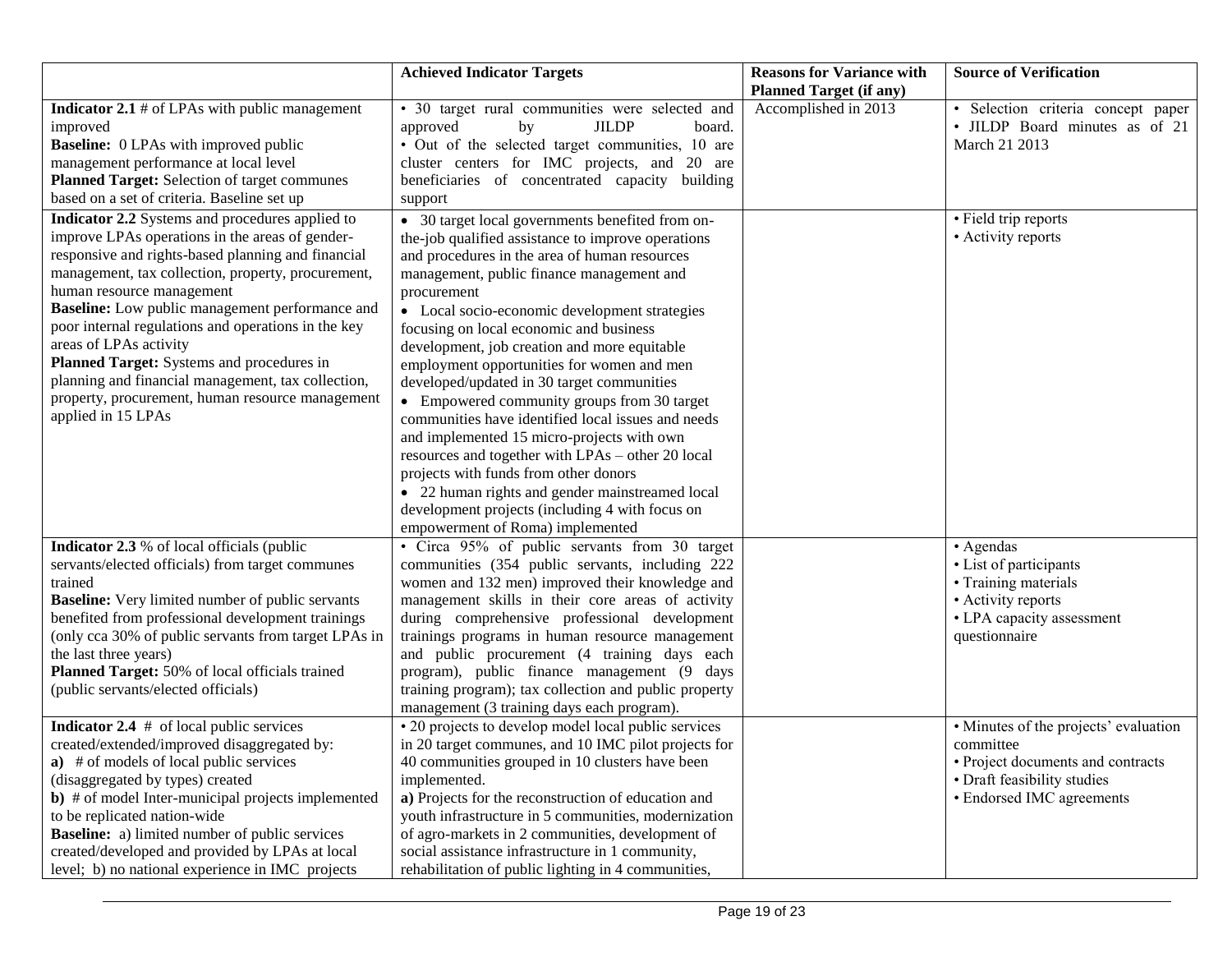|                                                            | <b>Achieved Indicator Targets</b>                      | <b>Reasons for Variance with</b> | <b>Source of Verification</b>     |
|------------------------------------------------------------|--------------------------------------------------------|----------------------------------|-----------------------------------|
|                                                            |                                                        | <b>Planned Target (if any)</b>   |                                   |
| implementation                                             | extending water supply in 1 community, setting up of   |                                  |                                   |
| Planned Target: Model local public services                | communal services operators in 4 communities,          |                                  |                                   |
| implemented: in 15 communes and IMC projects in 7          | rehabilitation of road and public space infrastructure |                                  |                                   |
| clusters of communities                                    | $-3$ communities.                                      |                                  |                                   |
|                                                            | b) Implemented 10 IMC projects for 10 clusters:        |                                  |                                   |
|                                                            | setting up of 3 joint waste management enterprises,    |                                  |                                   |
|                                                            | setting up of 6 joint communal services operators,     |                                  |                                   |
|                                                            | and a joint re-construction and further maintenance    |                                  |                                   |
|                                                            | of an inter-community pedestrian road.                 |                                  |                                   |
| Indicator 1.1.2 More equitable access of women and         | • Over 120,000 inhabitants, out of which about 50%     |                                  | • Project documents and contracts |
| men in target communities to improved local public         | women and 1,000 local businesses benefit from          |                                  | • Draft feasibility studies       |
| services and infrastructure in 20 communes and 10          | better living and business environment, inclusively    |                                  | • Endorsed IMC agreements         |
| clusters of municipalities                                 | access to previously inexistent public services.       |                                  | • Community Profiles              |
| Baseline: Limited access of women, men and                 |                                                        |                                  |                                   |
| vulnerable groups to public services at local level        |                                                        |                                  |                                   |
| Planned Target: At least 80,000 local stakeholders         |                                                        |                                  |                                   |
| (50% of total number - women) benefiting from              |                                                        |                                  |                                   |
| improved local public services and infrastructure          |                                                        |                                  |                                   |
| <b>Indicator 2.5</b> $#$ of LPAs with regional development | • Feasibility studies elaborated for 10 regional       |                                  | • Project documents               |
| project proposals developed and submitted for              | projects (IMC framework)                               |                                  | • Draft feasibility studies       |
| financing                                                  | • 15 local governments developed project proposals     |                                  | • Endorsed IMC agreements         |
| <b>Baseline:</b> Limited number of LPAs that have          | with regional impact and submitted for funding.        |                                  | • Project proposals               |
| accessed regional development funds and have               |                                                        |                                  |                                   |
| developed regional development project proposal            |                                                        |                                  |                                   |
| Planned Target: 15 LPAs with regional                      |                                                        |                                  |                                   |
| development project proposals developed                    |                                                        |                                  |                                   |
| <b>Indicator 2.6</b> # of local businesses created, % of   | • 235 people from rural areas (including 45%           | Due to a great number of         | • Agendas                         |
| them women-owned (with equal involvement of                | women) were enabled to open/develop small              | requests, the total number of    | • List of participants            |
| women and men)                                             | businesses; 114 of them (including 45% women)          | trained<br>participants<br>was   | • Training materials              |
| <b>Baseline:</b> Almost no or very few employment          | developed business plans for their ongoing or new      | double as planned initially.     | • Training reports                |
| opportunities at local level, particularly in the private  | businesses, thus increasing employability potential at |                                  |                                   |
| sector; no tools for attracting investment and             | local level; 38 small businesses supported through     |                                  |                                   |
| economic development at local level                        | grants (up to 5,000\$ each)                            |                                  |                                   |
| Planned Target: 10 new businesses initiated (with          |                                                        |                                  |                                   |
| at least 40 women and men employed), 4 of them             |                                                        |                                  |                                   |
| owned by women                                             |                                                        |                                  |                                   |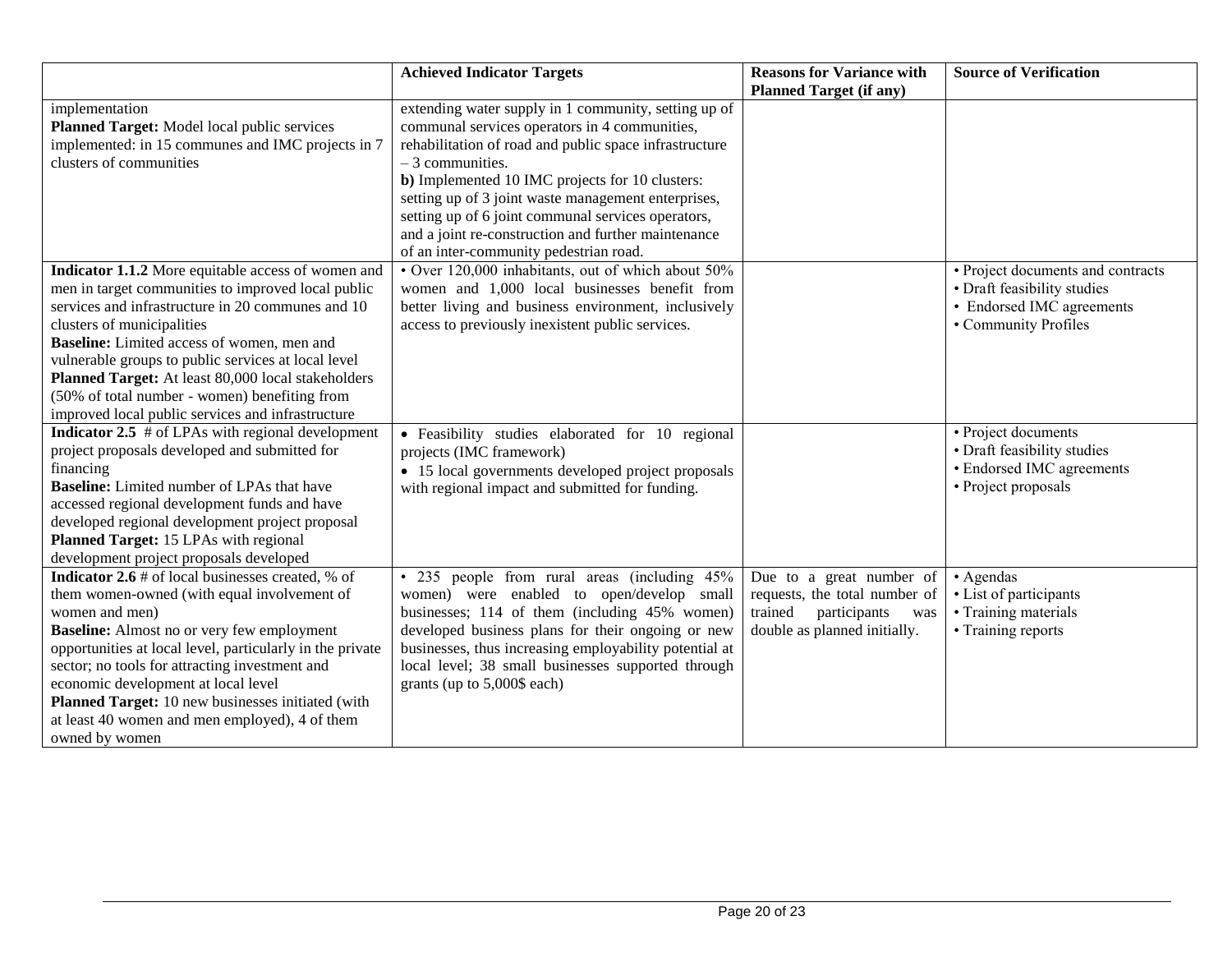#### **iii) Evaluation, Best Practices and Lessons Learned**

#### **Evaluation**

Evaluation of the results of project implementation was carried out by an international and a national evaluator and was accompanied by a final report. A summary of the conclusions are presented below.

**The programme has been relevant in view of existing and emerging priorities of the Moldovan government to furthering the decentralization reforms and in light of existing gaps in evidence-based policy inputs and solutions at central and local levels and also low awareness and skills of relevant actors of the process, new mechanisms and their benefits.** The project addressed important gaps in the evidence base for existing and new policy frameworks, as well as capacity development needs of partners from government, civil society and business sector. The project also addressed the needs of right holders: most vulnerable groups, through empowering them to take more active part in community life.

**Evaluation findings as regards contribution to envisaged results are positive, overall, albeit lower effects are recorded for support to policy level.** The programme has succeeded in achieving strong results in its work with local level duty bearers and right holders. However, the achievements in the area policy making are partial, mainly due to external political factors, beyond control of the Programme. At policy level, contributions are visible in encouraging dialogue and supporting evidence based and inclusive policy making processes, albeit not all supported policy processes materialized in adopted and implemented policies. At local level, the Programme achieved a lot of promising results in stimulating an inclusive process of municipal planning and service delivery with enhanced good governance mechanisms. Programme's support to LPAs, CSOs, business and inter-municipal cooperation enhances access to social services, thus improving livelihoods and increasing economic prospects. Cooperation between civil society and local governments towards enabling access to, empowerment of vulnerable groups, and strengthening mechanisms for citizen participation are already bringing results in the communities.

**JILDP** has been efficiently implemented, contributing to effectiveness of results. Yet, the programme has tackled a range of issues at different levels of governance and involving diverse stakeholders, both duty bearers and right holders, which provides the risk of spreading resources thing and fragmentation. This risk was mitigated by JILDP's experienced team with expertise in policy making and local development as well as ongoing support by both UN Agencies involved in the programme and the donor. Management efforts by JILDP team were appropriate and contributed to the effective and efficient implementation of planned initiatives. While grants and cooperation agreements with individual partners varied in size, they often contributed to achieving results that have the potential to positively influence further development of communities and partners.

However, the *sustainability prospects of the Programme achievements are mixed*. Envisaged policy changes have not been achieved as planned, which makes the sustainability of the development efforts limited only to areas where government response was ensured in the form of adopted policies/legislation (e.g. Sectorial decentralization strategies for education, social protection; Regulation for IMCs, etc.). At local level, acquired skills and institutionalized governance mechanisms, services and practices have higher sustainability prospects. Improved and established infrastructure and structures (IMCs, businesses, CSOs, social and community infrastructure) have also high sustainability prospects. Also, staff turnover, frequent institutional changes reduce the benefits of capacity building investment.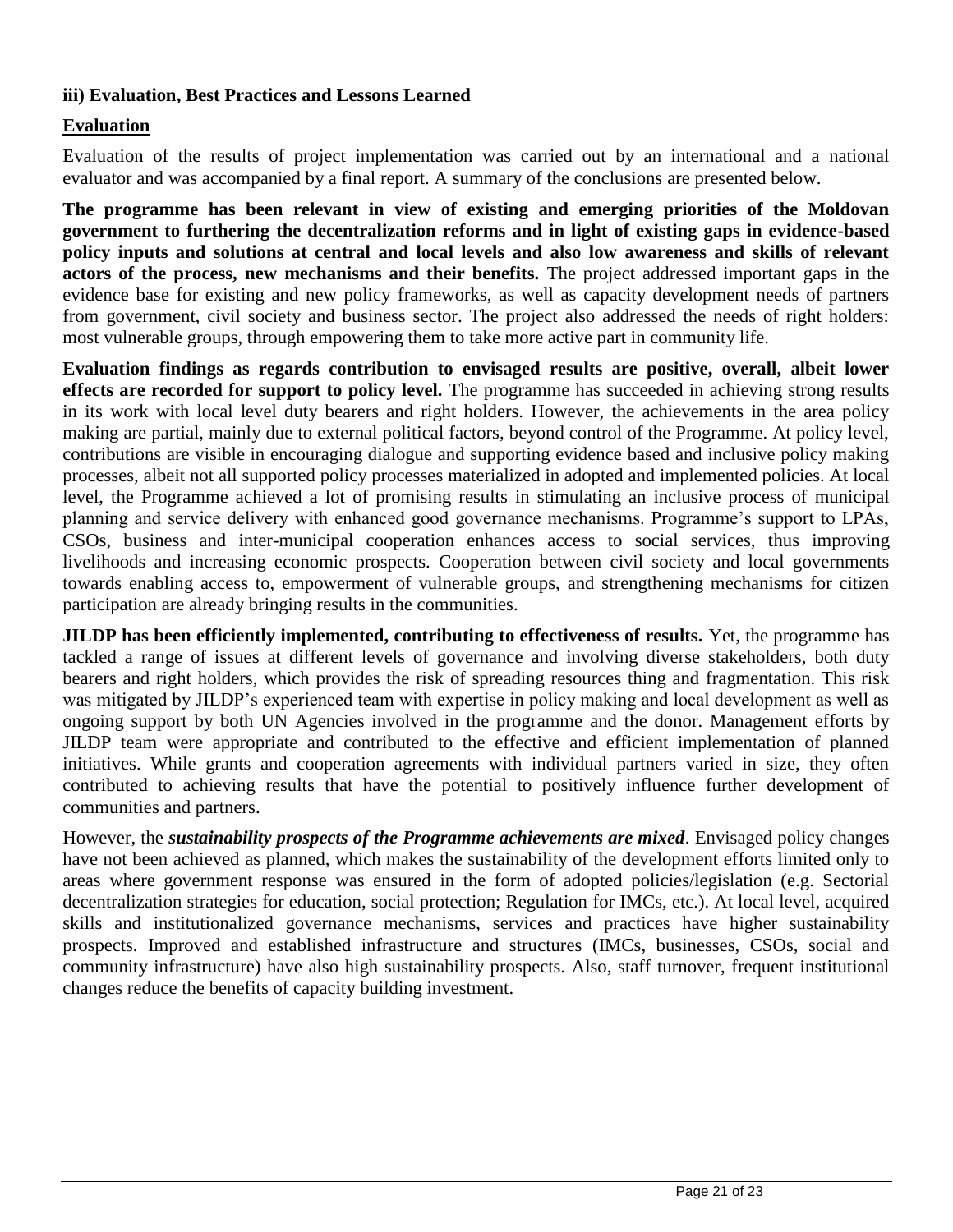#### **Best Practices and Lessons Learned**

The main **conclusions and lessons learned** from the project implementation are:

**Decentralization is one of the complex and difficult reform which require strong political will and government commitment**. Usually, such a reform faces an inherent political risk. Five years is a too short period for the implementation; it provides no respite for overcoming some political risks related to elections, change of government or change of ministers.

**The new system of local public finance positively influenced the advancement of the decentralization reform.** Despite the fact that the new public finance system was piloted in a small number of LPAs (less than 8% of total numbers of LPAs), it covered a large number of inhabitants - over 30%. Piloting the new system made the fiscal decentralization reform irreversible, facilitated the establishment of new inter-relationships procedures and prepared the ground for implementing fiscal decentralization in the entire country.

**Insufficient human and financial resources impeded the implementation of sectoral decentralization strategies**. Despite the fact that main ministries have elaborated the sectoral decentralization strategies, their approval is pending because there are not enough human and financial resources for supporting the implementation of the action plan. Sectoral decentralization strategies have to be linked to / integrated into the general sectoral development strategies (e.g. Education Strategy and Education Code include decentralization provisions), which in their turn should be rights-based and gender-mainstreamed.

**Territorial-administrative structure remains a key aspect of the decentralization process.** The high fragmentation lead to inefficient use of human and financial resources, hindering development and access to local public services. Also territorial fragmentation makes it difficult and costly to fully implement a functional decentralization, for example, fiscal decentralization, property delimitation or the clarification of sectoral competences mandates. Although absolutely indispensable, territorial administrative reorganization is a difficult political subject. The government needs to find a rational solution, which will also be politically acceptable. As showed by the international experience, the voluntary territorial amalgamation could be beneficial for the initial stage of reform, but it could not take a long time If it is to be done, it can start from as soon as possible. The new more efficient territorial administrative structure would be created by 2019.

**Strengthening capacities and changing institutional culture needs champions of change, characterized by** motivation, commitment and trust that the change will bring benefits to the institution and wider community. Mathematical selection of targeted LPAs or central government beneficiaries is not enough – it does not analyze the ambition of the municipality/institution. Competitive selection of municipalities may bring additional results in programmes focusing on local development.

**Modeling new approaches to service delivery and basing advocacy for new policy or legislative solutions for improvement of public services is a good approach.** JILDP modelled IMCs and based its advocacy with the government on positive experiences and lessons learned gathered. Showcasing new practices and models assists government to grasp the extent to which new approaches can facilitate development, which in turn facilitates adopting decisions and legislative/policy solutions for replication of such practices.

Greater **impact of program activities can be achieved when "hard" interventions are accompanied by "soft" activities.** This approach is effective when targeting institutional development of local governments, but also when working toward improving service provision at local level. Small-scale granting and comprehensive training and specialized coaching for local governments proved to be an efficient mix of interventions in building understanding of the importance of efficient institutional management as a key element for better public service provision. Following the same philosophy, public service provision improvement should not be limited to technical consolidation, but should be linked to real local needs, involve all community stakeholders, and should be supported by a continuous learning and upgrading process.